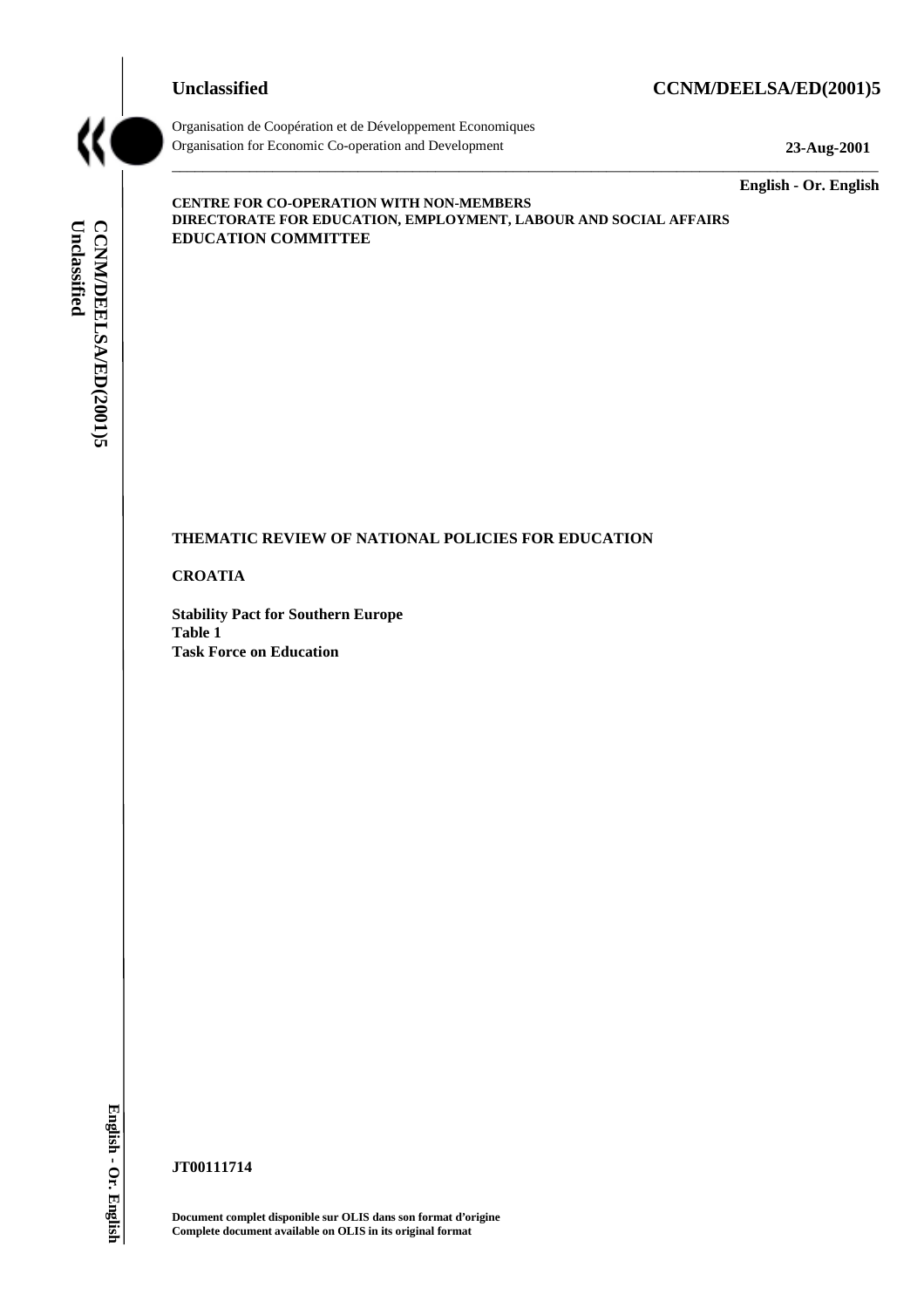#### **FOREWORD**

This report on education in Croatia has been prepared within the framework of the Centre for Cooperation with Non-Members (CCNM) of the OECD as part of its programme of co-operation with the Stability Pact for South Eastern Europe. The Secretariat, as Co-ordinator for General Education Policy and System Change of the Task Force for Education on Table 1 of the Stability Pact, has carried out a Thematic Review of Education Policy of the region with sections on Albania, Bosnia-Herzegovina, Bulgaria, Croatia, FYROM, Kosovo, Moldova, Montenegro, Romania, Serbia, and a chapter on regional issues. The themes covered are teachers, curriculum, governance, and early childhood education and care. Each section provides an overview of the education system, issues and barriers to reform, and recommendations. The recommendations are designed to be of use for national policy makers and to assist Stability Pact donor countries and institutions target regional assistance. In addition, the reports can serve as the basis for more detailed analysis of individual education sectors.

The transition of the region towards a pluralistic democracy and a market economy has been marked by economic, social and political changes of extraordinary breadth and depth. The talents, skills and knowledge of the population are crucial in this process; hence the ambitious scale and urgency of the reforms being advanced for education which led the members of Table 1 of the Stability Pact to designate education as one of the four priority areas.

On the basis of background material prepared by the education authorities in the region, existing reports and information supplied in meetings in the course of site visits, this Thematic Review provides an analysis of the education system in light of the social and political context of the region and priority issues of access and equity, quality, efficiency and governance.

The Thematic Reviews of Education Policy of South Eastern Europe were made possible by grants from Austria, Finland, Greece, Switzerland and UNICEF. Additional assistance was provided by New Zealand, the British Council, Bureau CROSS (The Netherlands), the European Training Foundation (ETF), the World Bank, the Open Society Foundation and the Centre for Education Policy Studies (CEPS, University of Ljubljana).

Members of the review team were: Johanna Crighton (The Netherlands), General Rapporteur, Boris Galabov (Bulgaria), Jan Kovarovic (Czech Republic), Elena Lenskaya (Russian Federation), Graham Reid (United Kingdom), Peter de Souza (Sweden), Frances Tsakonas (Greece), Evelyn Viertel (ETF)**,** Pavel Zgaga (Slovenia), Christine Stromberger, and Ian Whitman (Secretariat).

The opinions expressed and arguments employed in this report are the sole responsibility of the authors and do not necessarily reflect those of the government of Croatia, the OECD or the governments of its Member countries.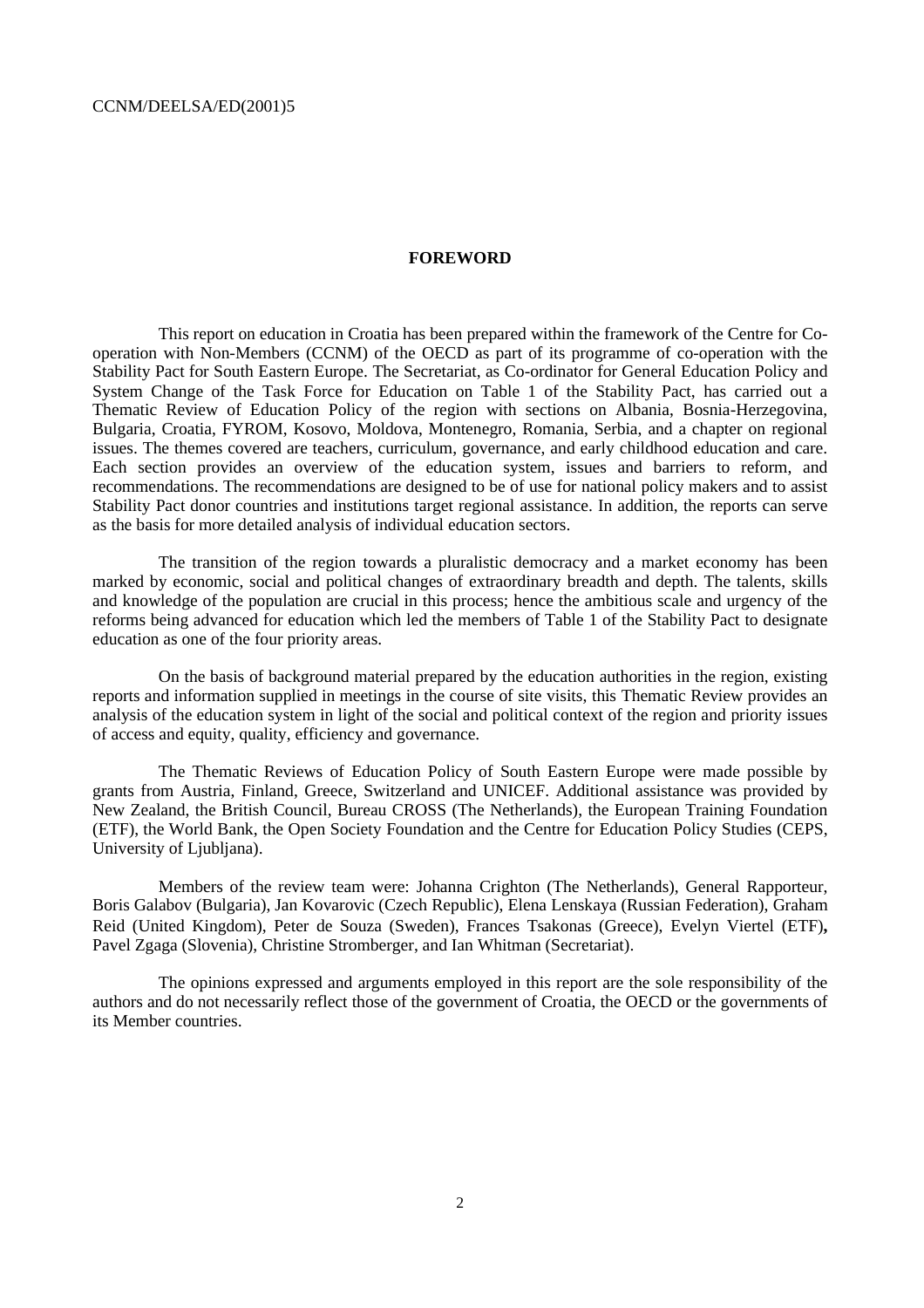# TABLE OF CONTENTS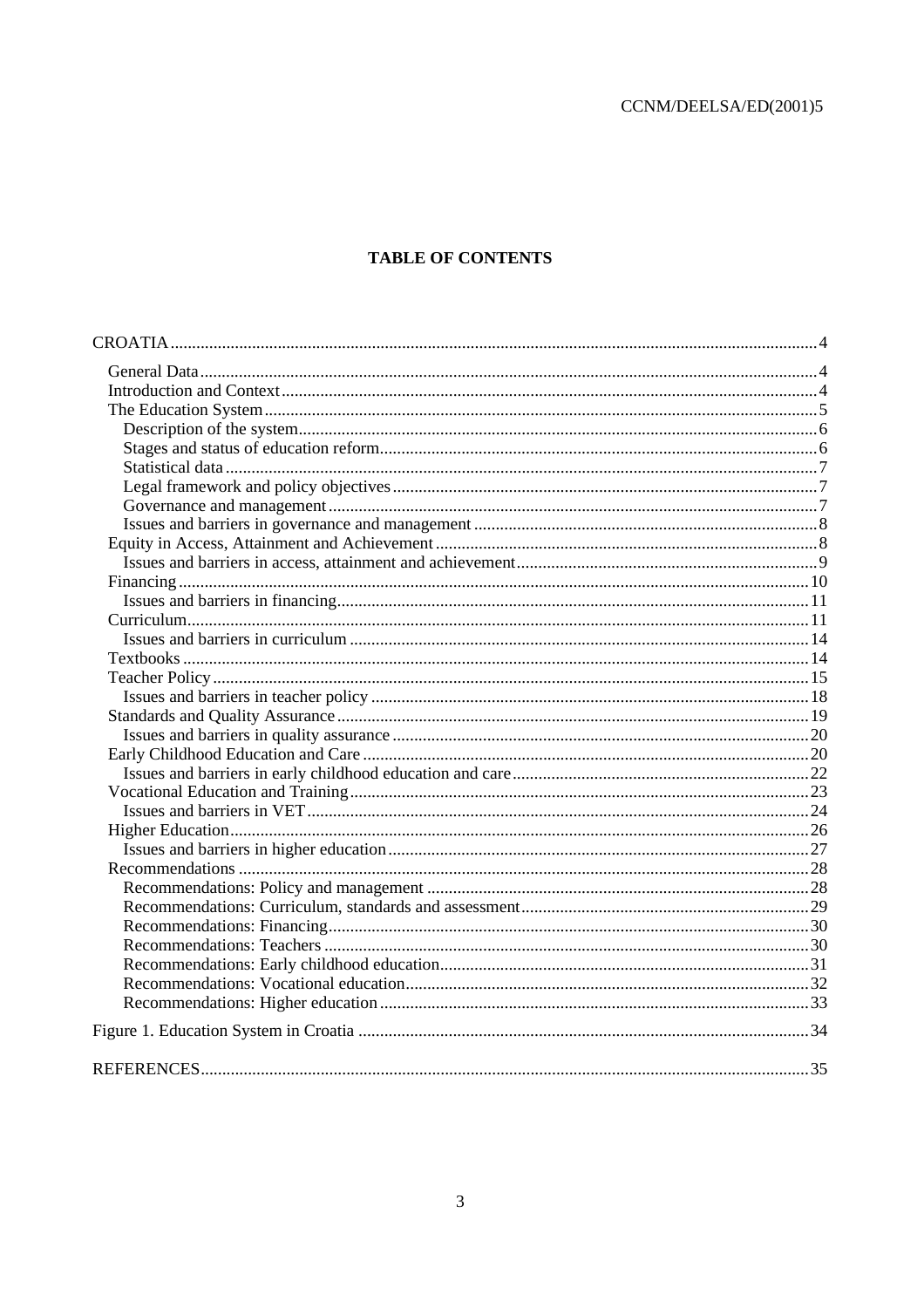# **CROATIA**

# **General Data**

| Area:                             | 56 538 sq. km (2/3 of size of Austria).                                                                                                                                                                                                                                      |
|-----------------------------------|------------------------------------------------------------------------------------------------------------------------------------------------------------------------------------------------------------------------------------------------------------------------------|
| <b>Number of inhabitants:</b>     | 4 554 000 (1999 estimate); births in 1999 (9.9 live births per<br>1 000); age distribution: 26.6% (0-19); there are still 50 000<br>internally displaced persons (IDPs) and 30 000 refugee Croats<br>from Bosnia and Herzegovina; a decline in birth rate (-1.2 in<br>1998). |
| <b>Ethnic composition:</b>        | Last census (1991): Croat (78.1%), Serb (12.2%),<br>Bosniak <sup>1</sup> (0.9%), Slovenian (0.5%), Hungarian (0.5%), Italian<br>$(0.4\%)$ , other ethnic groups $(7.7\%)$ .                                                                                                  |
| Languages:                        | Croatian 96%, other (incl. Serbian, Italian, Hungarian, Czech,<br>German); more than 50 schools at primary level offer tuition<br>language of minorities of which: Serbian (32), Italian (11),<br>Czech (7), Hungarian (6), Slovak (1).                                      |
| GDP:                              | Estimated at 5 100 USD per capita. GDP growth still flat over<br>the past years.                                                                                                                                                                                             |
| Inflation rate (consumer prices): | 4.4% (1999 estimate), remained in check over the past years.                                                                                                                                                                                                                 |
| <b>Official unemployment:</b>     | The unemployment rate was estimated at 12.6% (1999, ILO<br>Labour Force Survey) 20% (December 1999), women 45%.<br>Work force participation: 67.9% overall (1999 estimate).<br>Youth unemployment: 23% of registered unemployed were<br>under 24 years old.                  |

### **Introduction and Context**

Croatia was one of the most prosperous regions of the former Yugoslavia, with a per capita output of about one-third above the average of the country. In June of 1991 Croatia declared its independence and formed a parliamentary democracy. Two thirds of that first elected Parliament were from the Croatian Democratic Community (*Hrvatska Demokratska Zajednica*) headed by Franjo Tudjman who was named President. Unfortunately, after attaining independence, the Republic of Croatia was forced to defend its new independence in a war with Serbia (1992-95). The war damage in the country produced differing patterns of economic development since 1995; for example, the tourist industry in Dalmatia has

 <sup>1. &#</sup>x27;Bosniak' has replaced Muslim as an ethnic term, to avoid confusion with the religious term Muslim (= adherent of Islam).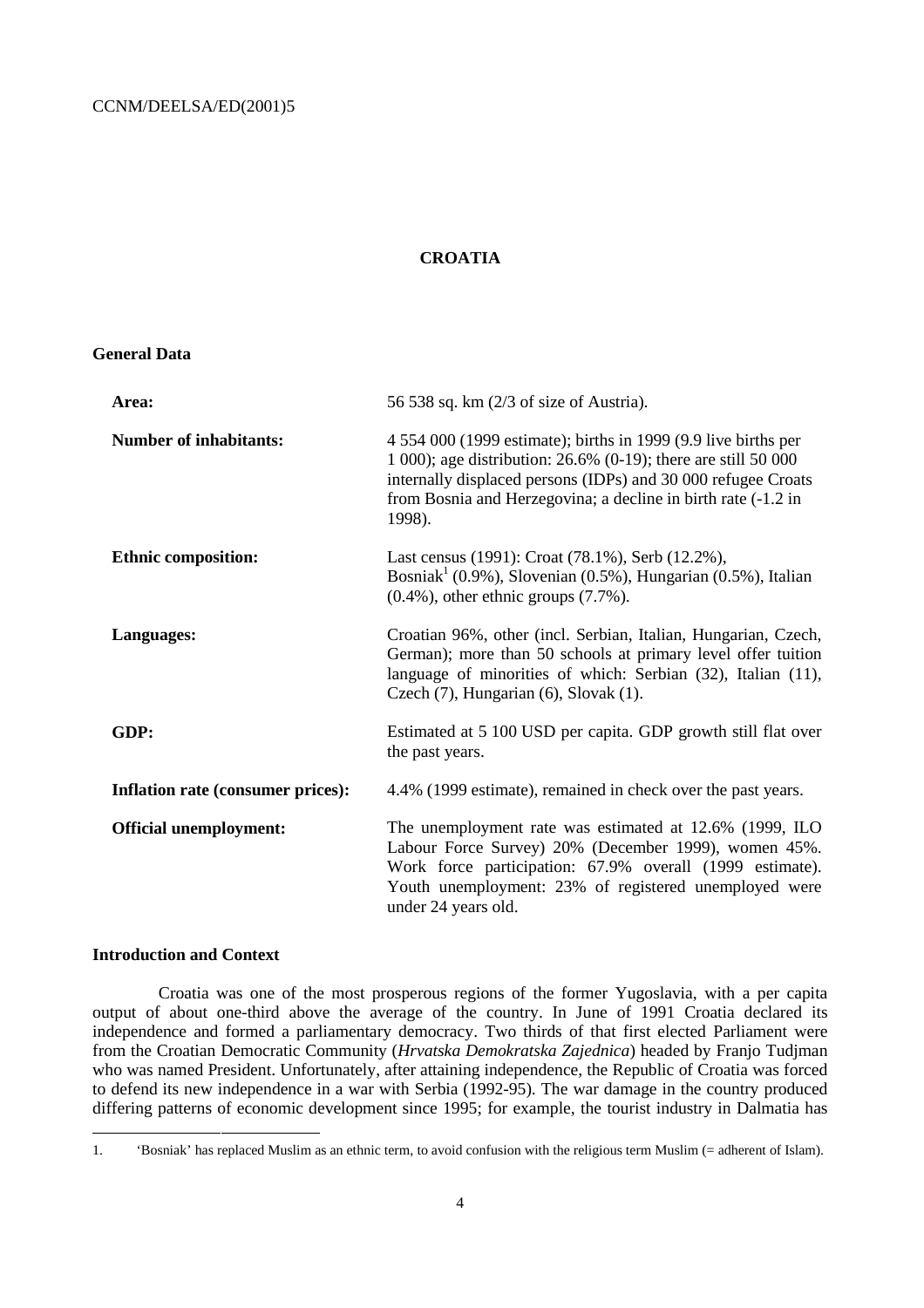yet to fully recover. Eastern areas of Slavonia are depopulated and economically depressed. The heavy war debt has led to cuts in spending on health, education and social welfare. In 1999 the unemployment rate was 20%, and almost a fifth of the population were below the poverty level. The average monthly salary is now 400 USD, higher than in some other countries in the region, but buying only a minimum food basket for a family with two children.

After the death of President Tudjman, other parties successfully formed a government. Although the country faces many problems, common to the region, the Government has been successful in managing macro-stabilisation policies (which began under President Tudjman in 1993), although privatisation of large state enterprises and the bank system reform is far from complete. The new Government appointed in 1999 is committed to economic reform but has to deal with severe economic decline.

# **The Education System**

| Age at which compulsory<br>education starts: | 7 years                                                                                                                                                                                                                                                                                                                                                                                                                                                                                                                                                                                                                              |
|----------------------------------------------|--------------------------------------------------------------------------------------------------------------------------------------------------------------------------------------------------------------------------------------------------------------------------------------------------------------------------------------------------------------------------------------------------------------------------------------------------------------------------------------------------------------------------------------------------------------------------------------------------------------------------------------|
| Age at which compulsory<br>education ends:   | 15 years                                                                                                                                                                                                                                                                                                                                                                                                                                                                                                                                                                                                                             |
| Levels of education governance:              | Central: Ministry of Education and Sports and the Ministry of<br>Science and Technology.                                                                                                                                                                                                                                                                                                                                                                                                                                                                                                                                             |
|                                              | Regional: 21 counties (županije). There are 5 regional units<br>focused on quality control (inspection) and evaluation.                                                                                                                                                                                                                                                                                                                                                                                                                                                                                                              |
|                                              | Local: Schools. The decline in the birth rate, and abandonment<br>of particular areas by the local population due to the war, were<br>the main reasons why some schools closed down.                                                                                                                                                                                                                                                                                                                                                                                                                                                 |
| <b>Structure of the education</b><br>system: | Pre-school education: ages 2-7 years; participation rate 34.9%.<br>Compulsory basic education: ages 7-15 years; the current<br>structure is 4+4; participation rate 98%.<br>Secondary education: ages 15-19, 3 and 4 years (short<br>programmes 2 years); participation rate 63%.<br>Tertiary education includes non-university education (2 to 4<br>years) and university education (4 to 6 years); participation rate<br>31.3%, of which 22.9% in university education.                                                                                                                                                            |
| <b>Examinations/transition points:</b>       | No formal exams at the end of the grade 4, 94% of the students<br>continue into grade 5, cohort size 56 231(1998/99). At the end of<br>grade 8, there is an internal school-leaving test leading to a<br>certificate of completion, cohort size 52 285 (1998/99). At the<br>end of gymnasium (grade 12) there is a maturity exam (Matura),<br>cohort size 11 871 (1998/99). The technical and vocational<br>schools both end with a final exam, internally prepared and<br>assessed, 90.8% of students pass it, cohort size 11 871<br>(1998/99). The receiving institution or faculty sets entrance<br>exams for tertiary education. |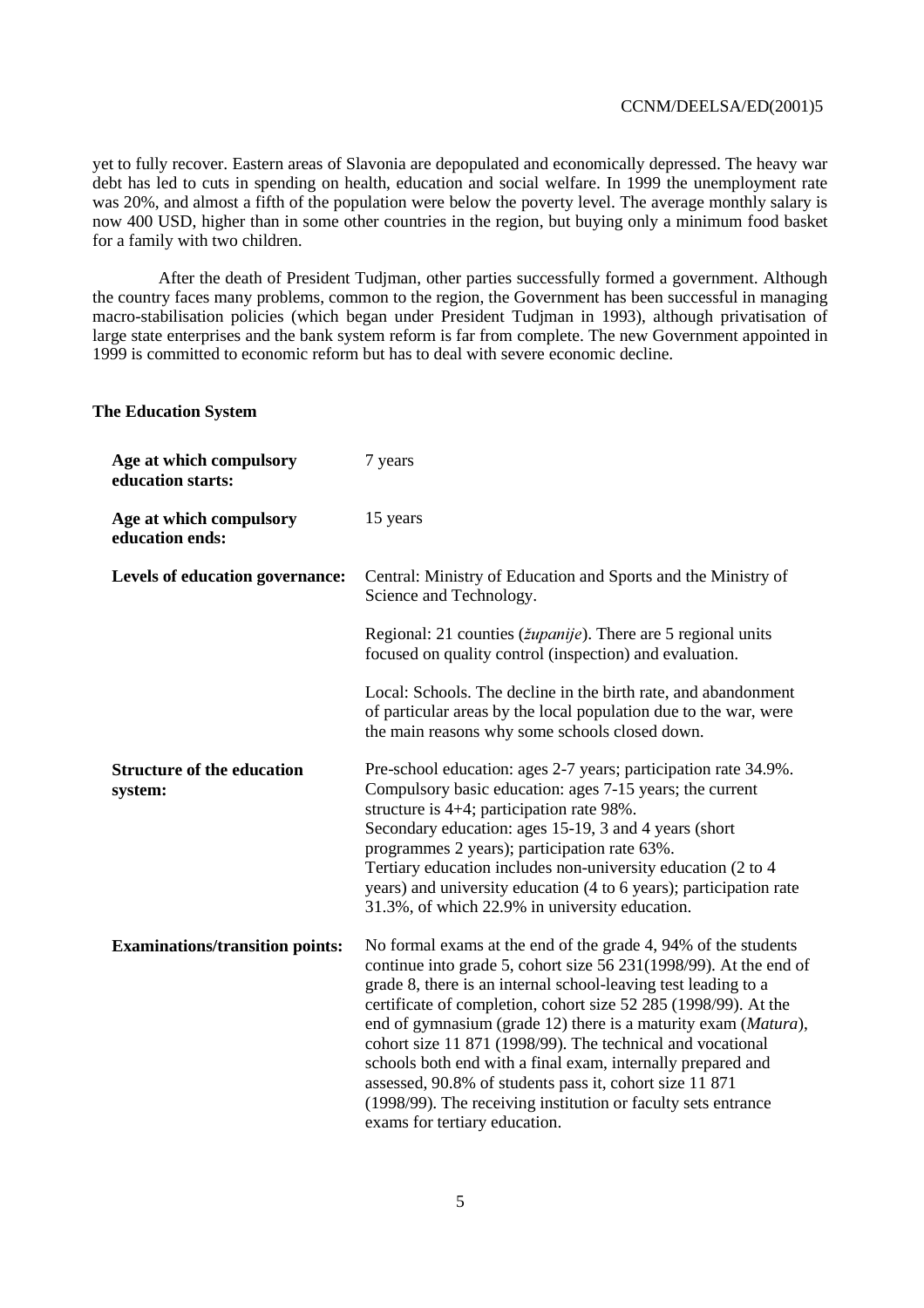# *Description of the system*

The education system in Croatia is highly centralised with many elements inherited from the Yugoslav approach in which education was considered a "science", led by the government. During the war many school units suffered serious damage and even now do not have sufficient funds to cover maintenance costs. Educational workers' salaries are low, as is their status; are unmotivated because they have limited possibilities to participate in defining curriculum and the conduct of classes. Tight administrative control measures by the Government through records and reports limit schools' flexibility in defining policy based on final results and performance criteria.

In Croatia governance of the tertiary level is the responsibility of the Ministry of Science and Technology (MoST), while the Ministry of Education and Sport (MoES) is ultimately responsible for the pre-tertiary level. The MoES is responsible for drafting legislation, defining the curriculum for all schools, approving textbooks, appointing head teachers, approving the number of pupils and school budgets, and settling all payments, salaries, materials costs, and capital expenditures except those met by local authorities.

Contacts between the different departments of Government are limited; this is particularly evident between the MoES and the MoST. Although a working group has been set up, there is little or no contact on strategy or policy. The problem is that there is no mechanism for putting together the pieces so that an overall view of the system, its development and reform can be achieved. Yet a properly functioning education system must have coherence between the primary and secondary schools and higher education. In addition such issues as informal education, continuing education, post-secondary education outside formal higher education, and lifelong learning have not been seriously addressed so far.

For example, vocational education and training (VET) needs to be assessed not only by the Ministries but also by their social partners. The Chamber of Crafts now participates in programmes for apprenticeship and professional skills, but neither it, nor the Chamber of Commerce, nor the trade unions work with the Government toward the development of the Croatian economy or social policy more generally.

What is needed is a shared vision to which all parts of government subscribe, a strategy based on that vision, and a plan of action to implement it. This vision would enable the continued modernisation of the economy and the provision of adequate educational opportunities for all the population. Progress towards entrance to the European Union requires a well-articulated plan both of strategy and action.

#### *Stages and status of education reform*

In early 1995 some changes in the education system were made. A number of specific changes were already in hand, including a law on the education of minorities and a proposal to increase the length of primary education. More important from the point of view of governance was the publication of a document, "The Basis of the Education System in the Republic of Croatia", as the basis for discussion. This was an attempt on the part of the government to raise the profile of education in the minds of the public.

There is a genuine will by the current Government to reform the education system, and some useful work has already begun. Some substantial issues yet to be addressed include: the need for a more consistent and coherent policy approach within Government; a constant drive towards a more flexible system, with clarity of responsibilities; the creation of effective and competent partnerships with capacity to help reform; and the importance of good information as a contribution to assessing the effectiveness of the system and the reforms being put in place.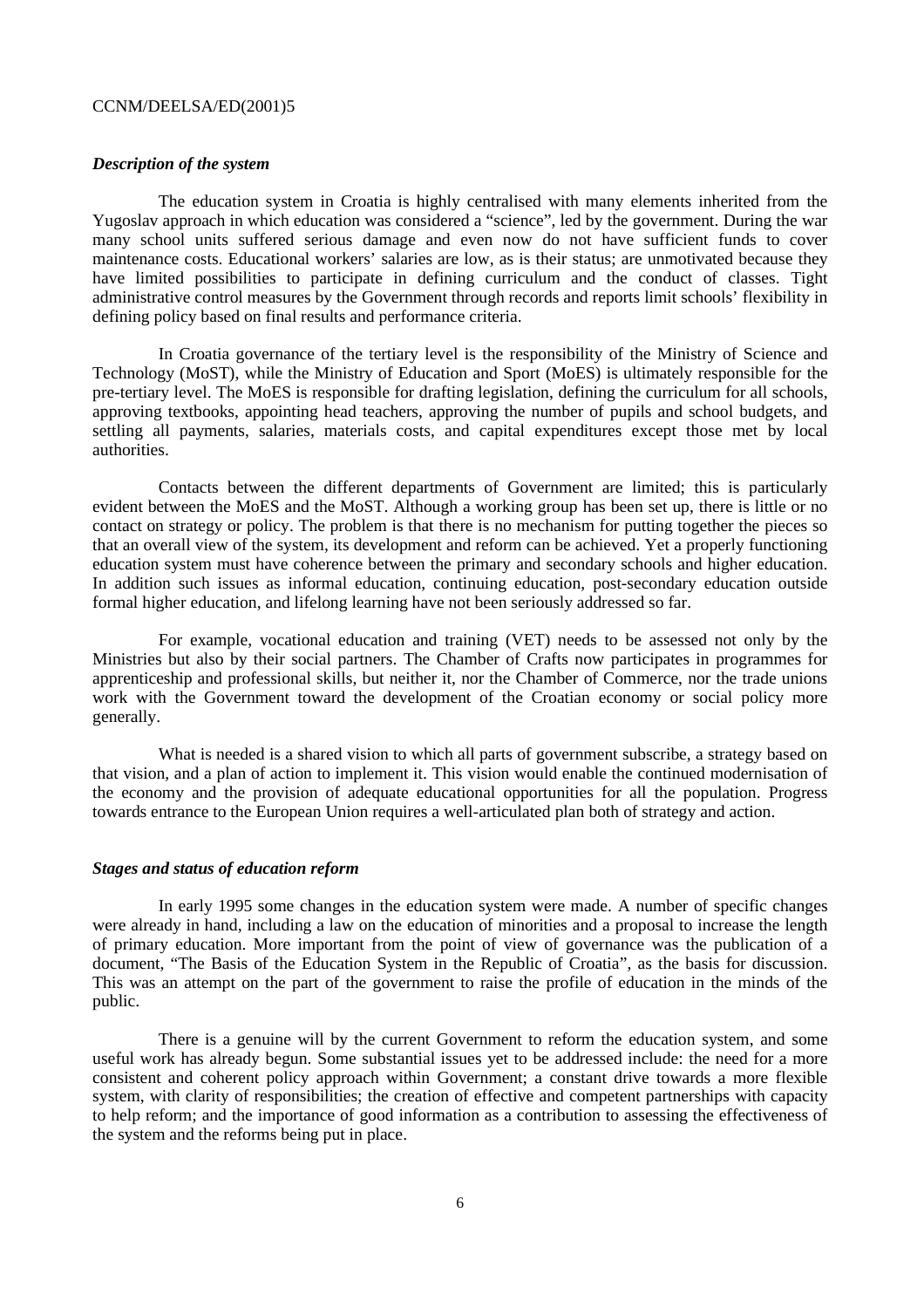#### *Statistical data*

Data on education was made available through: the Central Bureau of Statistics, the MoES, the regional offices for education and the Croatian Employment Service. The present situation indicates that some important information does not exist; while other information is not shared and/or used. Efforts have been made to use the most recent and reliable data available but the actual data should be treated with caution and used as indicative. More reliable data will be available after the next census in 2001.

| <b>SCHOOL TYPE</b>      | No. of schools<br>(excluding branch<br>schools) | No. of<br>students | No. of<br>teachers | Pupil:<br><b>Staff Ratio</b><br>(P:SR) |
|-------------------------|-------------------------------------------------|--------------------|--------------------|----------------------------------------|
| <b>ALL TYPES</b>        | 3 1 0 7                                         | 790 815            | 75 985             | 10.4:1                                 |
| Pre-primary             | 454                                             | 130 150            | 6 3 7 2            | 20.4:1                                 |
| Primary 1-8             | 2 1 4 3                                         | 413 468            | 41 399*            | 10:1                                   |
| A. Secondary general    | 150                                             | 49 624             |                    |                                        |
| <b>B.</b> Secondary VET | 275                                             | 146 399            |                    |                                        |
|                         |                                                 |                    | $A + B$            | A+B                                    |
|                         |                                                 |                    | 20 651             | 9.5:1                                  |
| University              | 66                                              | 70 703             | 5871               | 12:1                                   |
| Non-university          | 19                                              | 26 095             | 1 692              | 15.4:1                                 |

# Table 1. **Schools by type and population (2000)**

Note: Total staff counts (teachers **+** administrative and supporting staff. Source: Central Bureau of Statistics, Zagreb, Croatia.

## *Legal framework and policy objectives*

The Government of Croatia views education as a crucial element in the transition to a democratic society. Its policy on education is based on several strategic principles: special attention to minorities and the respect for human rights; decentralisation of the financing and management of schools; and a need to involve both public and private resources in education. Efforts are being made to reform the system, and the commitment of the Government is an important asset. The process of the reform in Croatia involves policy development and decentralisation as well as curriculum change, teacher training and financial restructuring. Long-term development strategies are being worked upon; however, there may be considerable slippage between the Government's development strategy in the education sector and the available resources within the same time-frame.

The Constitution provides that attendance is compulsory for 8 years, up to completion of primary education. A new law was passed (Education Act on Primary Education, 1990, amended in 1996), while others are being prepared. Teaching plans and programmes were published in 1999, following a pilot period of 3 years (1995-1999). Several other laws were enacted during the last few years, *i.e*. Secondary Education Act (1992), Pre-school Education Act (1997), Law on Inspection in Education, Law on Equivalence of Foreign School Documents, Education in Languages and Scripts of National Minorities (all in 2000).

#### *Governance and management*

The MoES retains overall responsibility for the educational system, being the main policymaking body with budget responsibility and control; the tertiary level is under the auspices of the MoST. The official position is to decentralise and deregulate; however, it is clear that the path is not clearly marked and attitudes are sometimes ambivalent. The MoES has set up committees of experts to deal with a number of crucial issues in regard to educational reform and launched a campaign for popular participation in defining the reform of the school system. With the Ministry drafting legislation, as well as defining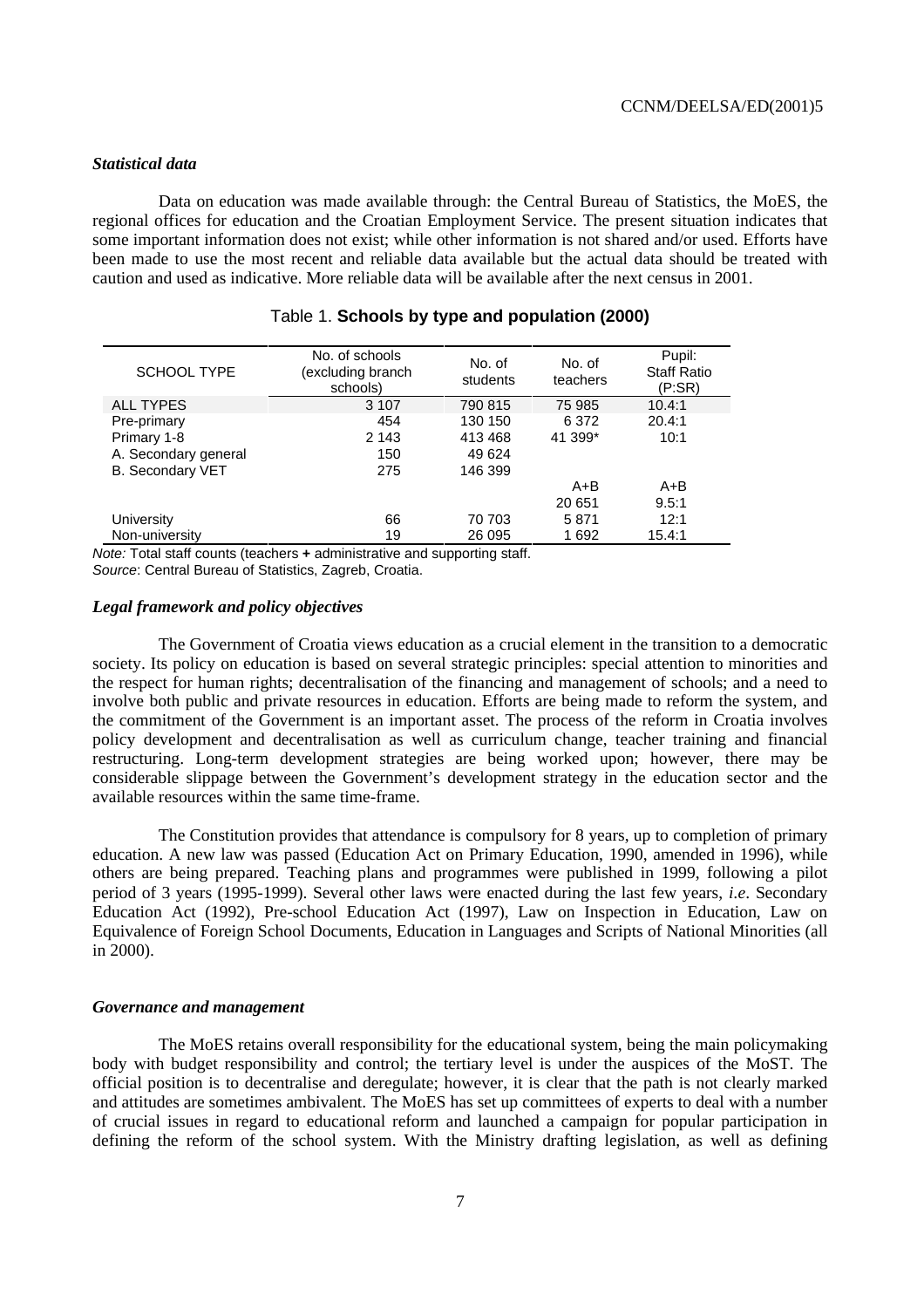curricula, textbooks, school budgets, criteria for the selection of school managers, settling all payments, etc. to date, the system has been (and largely remains) centralised. As long as each school has to interact directly with the Ministry for all financial or management issues, real decentralisation *cannot occur*, particularly if the main role of (school) administration in education is to ensure that detailed decisions of the Government are carried out. The modification of the Primary Education and Secondary Education Acts, which will expressly stipulate the decentralisation of financing and management, is now underway.

The Ministry of Labour is responsible for employment issues which relate to education; but these responsibilities are in essence assumed – and policy initiatives are carried out in most instances – by the Croatian Employment Service. Beginning in 2000, the Ministry of Crafts and Small and Medium-sized Enterprises has been responsible for practical training within the dual system for vocational education. The independent Employment Service (funded by employer/employee contributions) pays benefits to designs and implements training for the unemployed.

The lack of focus for the whole system means that the roles of various authorities at both the national and regional levels have not yet been fully defined; this creates substantial problems in decision making both for priorities for public funding and the operational consequences of that spending. The decision by national educational authorities to shift more responsibility to regional and local authorities is considered difficult to implement, because "they are not equipped to carry out the tasks".

#### *Issues and barriers in governance and management*

- − *There are many barriers to effective decentralisation of schools* in terms of financial autonomy, staff appointment and quality control. Consequently authority is overly centralised in some aspects (*e.g.* curriculum, textbooks), while in others it is highly decentralised (*e.g.* assessment). There is no common view on the pace and level of decentralisation, or on the roles that each party should play in the process*.*
- − *The parties are not using detailed analyses* for policy design and decision-making. Education policies should be supported by feedback from the system as well as by timely and accurate data.
- − *There is an inadequate delineation of roles and responsibilities between the levels of government*. At present the parties are not prepared and trained to take over the responsibility of autonomous school management. Municipalities are not connected in any way with the needs of schools and there are significant differences among the regions in terms of resource allocation.

#### **Equity in Access, Attainment and Achievement**

As in many countries in the region, the former communist regime in Croatia was successful in ensuring high levels of access to education, especially at secondary level, but with a curriculum that is now both outdated and overloaded. At present, education is more and more based on individual decision, and the Government has begun to introduce competition, individualism, and choice of 'profile' or specialisation in schools. In the present system, all education beyond secondary education, including second-chance and continuing education schemes, is largely left to the initiative of the individual.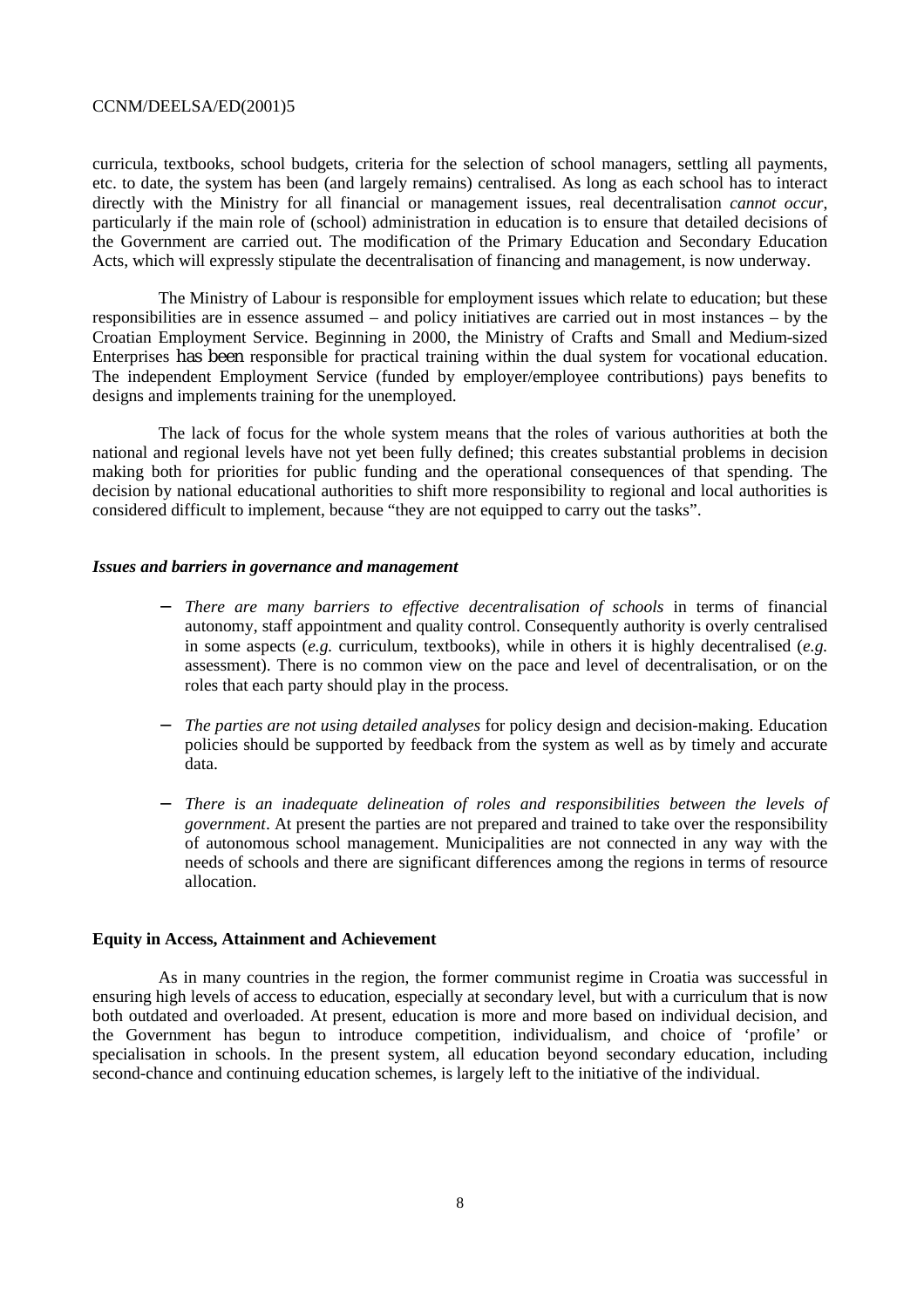| Level of education | Number of students | %    | Girls   | %    |
|--------------------|--------------------|------|---------|------|
| Primary            | 413468             | 58.5 | 200 928 | 48.6 |
| Secondary          | 196 023            | 27.8 | 98 501  | 50.2 |
| Tertiary           | 96 798             | 13.7 | 51 021  | 52.7 |
| <b>TOTAL</b>       | 706 289            | 100  | 350 450 | 49.6 |

# Table 2. **Participation in education (1999-2000)**

Source: CEPS, Ljubljana, December 2000.

The motivation of secondary school students is closely linked with their choice of study. For example, a poorly performing student might well find his/her preferred choice of educational path blocked. While the education system significantly contributes to learning achievement, it remains rigid in terms of the realisation of individual ambitions as well as rational use of public resources, given that many programmes and methods are no longer in line with new economic and social requirements, nor with the expectations of the young. A major reason for dropping-out is said to be students' unwillingness to "perform" according to prescribed norms. However, the problem of early school-leaving is much more complex, but no systematic research has yet been undertaken.

Therefore, along with care for gifted students, new education policies should also address the drop-out issue, and provide for second-chance opportunities for those who have not managed to complete a grade or who have left education. In addition, upgrading of skills for adults and retraining of young adults needs to be carefully prepared. Schools and teachers should be better equipped in terms of facilities and programmes to serve the needs of both young and adult learners.

Observance of human rights and care for minorities are very important issues, especially in the light of Croatia's recent history. The country has made important progress in this area; minorities are encouraged to study in their own language, and a new law was passed in 2000 (*Education in Languages and Scripts of National Minorities Act*.) At present there are more than 50 school units for minorities.

| Minority  |                     | Number of Students |                |  |  |
|-----------|---------------------|--------------------|----------------|--|--|
|           | <b>School Units</b> | Primary            | Secondary      |  |  |
| Serbian   | 32                  | 3 9 5 2            | 1922           |  |  |
| Italian   | 11                  | 2 1 9 5            | 818            |  |  |
| Czech     | 7                   | 412                | $\overline{a}$ |  |  |
| Hungarian | 6                   | 298                | 52             |  |  |
| Slovak    |                     | 15                 |                |  |  |

## Table 3. **Schools by ethnic stream and population (2000)**

Source: CEPS, Ljubljana, December 2000.

#### *Issues and barriers in access, attainment and achievement*

- *The balance between supply, needs and quality.* A basic premise of educational policy is to ensure constant adaptation of educational supply to the educational needs of individuals, as well as to ensure high-quality basic education for all and realistic possibilities of mobility within the system – both horizontally and vertically.
- − *Enrolment patterns should provide for equal access to the various programmes at secondary and tertiary level*. The network of general secondary education programmes (gymnasia)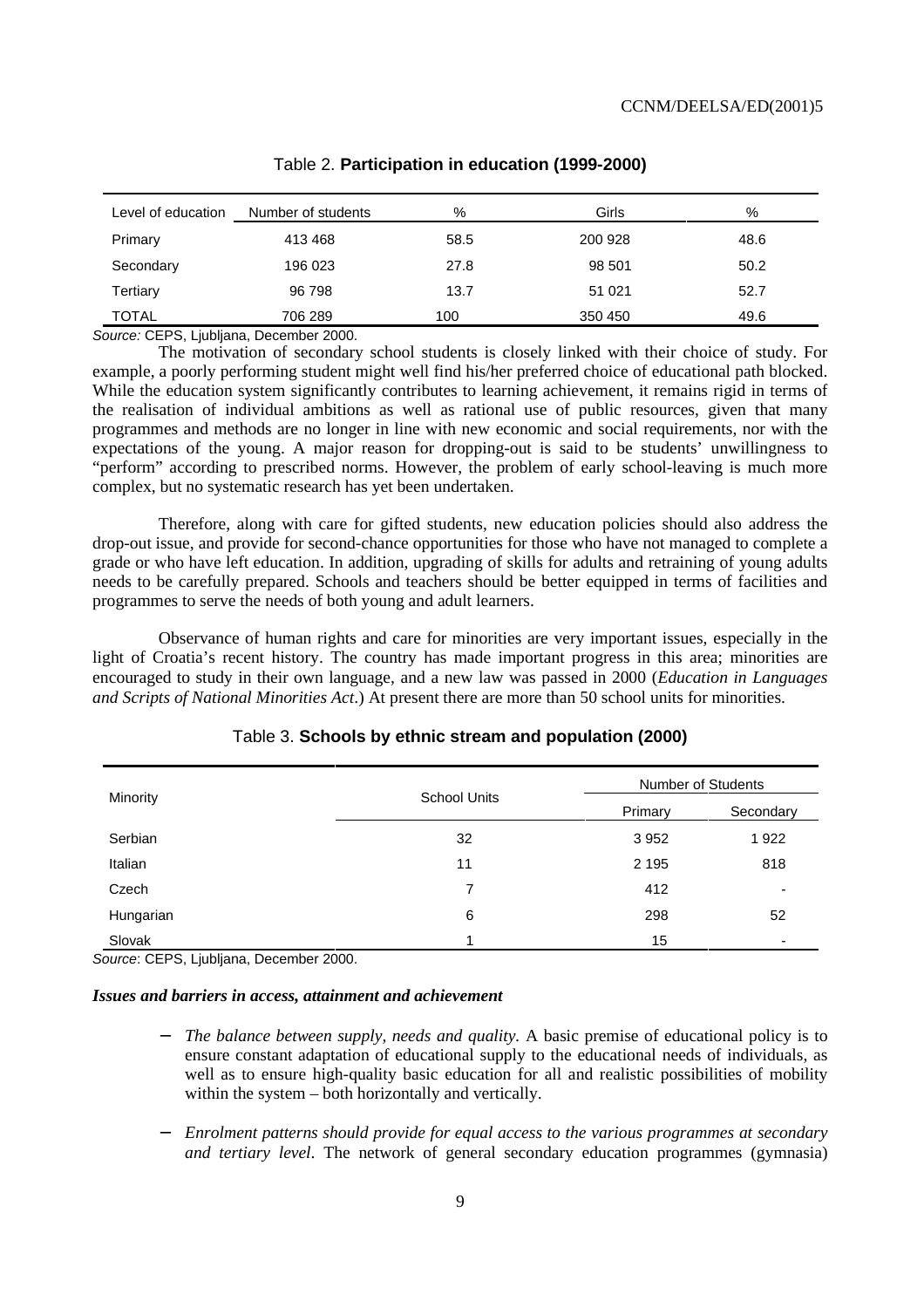needs to be enlarged to reduce the present need for stringent selection. A more promising future for technical and vocational education lies in abandoning "outmoded" programmes, de-specialising and modernising content, developing new programmes in economically viable fields with support of social partners, and integrating learning and work.

- − *The present system provides for early streaming into two main education paths, with limited transfer possibilities at a later stage.* The system needs to be restructured to make it more 'porous' by allowing transfer of students from one stream to another at any stage. This could be achieved through special 'bridging programmes' during secondary schooling for young people, or for adults with or without work experience who wish to return to the system. International experience suggests that vocational specialisation is best delayed until after secondary education.
- *There are also some regional differences in access*, especially at the tertiary level, due to migration to industrialised areas. Considerably fewer choices exist outside the bigger industrial centres, which essentially limits employment prospects of graduates. This is also linked with the issue of decentralisation of the vocational system, which is not by students and parents adjusted to the needs of the business environment and is often seen as a second choice*.*
- − *Private provision of education.* The 1992 Law on Secondary Education, with its amendments in 1993 and 1995, allows for the establishment of private schools. However, the number of private primary and secondary schools in Croatia is minimal, and so is their influence within the Ministry of Education and Sports.

#### **Financing**

The main characteristics of Croatia's financial system for education are: chronic under-funding; lack of equity and transparency in budgetary allocation; unbalanced structure of the education budget, both in terms of categories of expenditure and sources of funds; and lack of synergy (legislative, professional and institutional) for system change. Many issues are neither addressed by, nor reflected within, present legislation. The allocation mechanisms are rigid and based on incremental budgets relying on the allocations of previous years, without medium-term planning and strategic investment targets. Control is usually exercised at the central level and is based on inputs. There are no mechanisms in place to reallocate money from one budget line to another. Without a consistent approach across all these issues, rational financial decision-making is seriously affected, and school units will not be able produce desired outcomes.

The MoES receives almost all moneys allocated to education from public funds. The share of education of GDP went down over the last few years, but is now increasing to about 3.4% (1999 estimate) although it remains well under the European average. The share of education expenses from the state budget is below 12% and private contributions are insufficient. There is a great need to mobilise additional financial resources, as the current level is insufficient to support the reform process.

The division of financial responsibilities does not reflect a clear policy perspective for either side. In Croatia, the MoES presently covers 100% of expenses (except for pre-school, and some categories of capital investment, such as maintenance of buildings). By focusing on recurrent expenses at the central level, the government may not be able to introduce incentives for efficient service delivery. Another problem seems to be the pre-schools which are financed locally; funding is not assured in all regions, resulting in unequal access. The split of capital investments between local and central offices fragments the already constrained opportunities to focus on central or local priorities, or implement development projects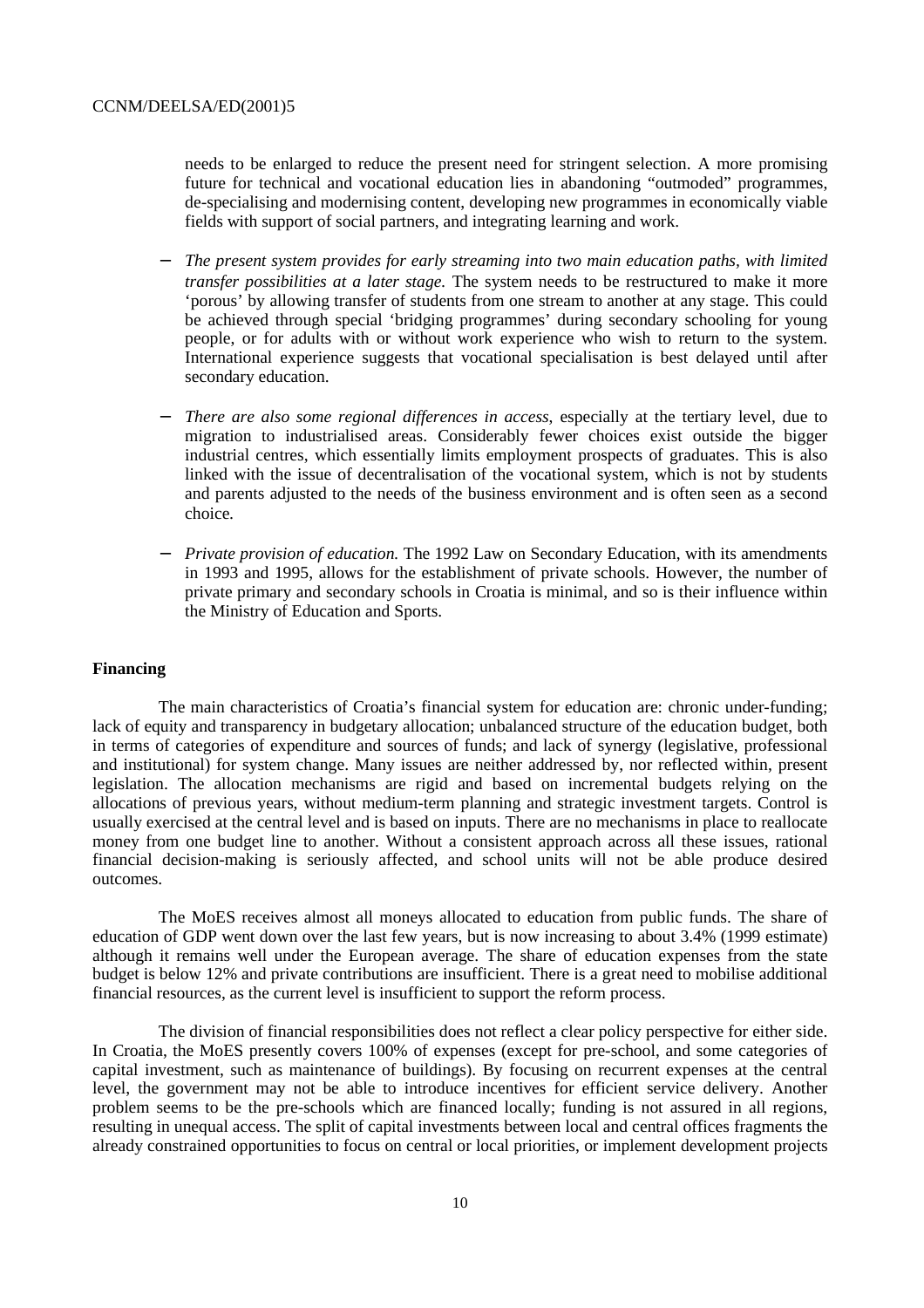on either level. At the central level, no adequate management information system exists to assist in developing an appropriate investment strategy.

Some schools lack space, and others make inefficient use of the space they have. The conditions differ very widely from one school to another, but education facilities are often inadequate. Many schools need urgent repairs, but in the absence of systematic information (*i.e*. school-mapping) about regional differences it is difficult to initiate a national programme to address this problem. Beginning with a thorough analysis of the current status of buildings and facilities, and conducting an inventory, a list of sensible priorities could be drawn up. In the absence of a clear definition of responsibilities at each level, and without additional support from the private sector, many school units will find it difficult to survive.

#### *Issues and barriers in financing*

- The overall financial resources are insufficient. At present there are no incentives for private and other non-state sources of financing. There is a great need to increase and diversify the available resources. In this context, the provision of (fiscal, tax, etc.) incentives to employers to encourage broader participation in both the dual training system and the training of employed people, could unlock untapped resources*.*
- *The imbalance and rigidity of the budget.* About 80% of money goes for salaries, and spending is focused on recurrent expenses. Capital expenditures represent a sensitive area because they are covered from both central and local budgets. The budgetary allocation mechanisms through which the resources are assigned are rigid and outdated. No alternative or incentive based mechanisms have been attempted.
- − *The infrastructure.* School infrastructure needs to be improved as the maintenance of school buildings was neglected during previous times, and many schools suffered serious damage during the war. Additional financial support in this area is needed. New ways of working in partnership with private enterprise and NGOs should be explored as a possible solution.

# **Curriculum**

Curriculum remains a sensitive issue in Croatia. Developing and revising the national curricula is the responsibility of the Ministry of Education and Sports. Until now the priority was to replace the pre-1991 content, emphasising national traditions. It is now time to take a much more thorough approach, with the accent on issues like flexibility and local (school-based) curriculum development. No reform can be complete unless this is done.

In Croatia, the organisation of the curriculum around subjects and teacher-dominated learning methods is not conducive to developing the high-level technical, technological and social competencies called for in a competitive market economy. The compulsory content is extensive and overloaded (in gymnasium 15-17 subjects) while optional subjects are very weak (1 to 3 hours per week). Curriculum in technical schools consists of common core programmes, common vocational programmes and an optional part closely linked with the choice of profession. The secondary school time schedule (general teaching) oscillates between 30 and 35 hours per week. The syllabi define learning goals, the number of subjects and lessons per week, teaching media, and tests. Links with the economic environment are, with the exception of the dual training programmes for craft trades, weak; work-based training is not an integral part of all vocational curricula; and entrepreneurship is not promoted as a mainstream concept. (See Tables 4a and 4b).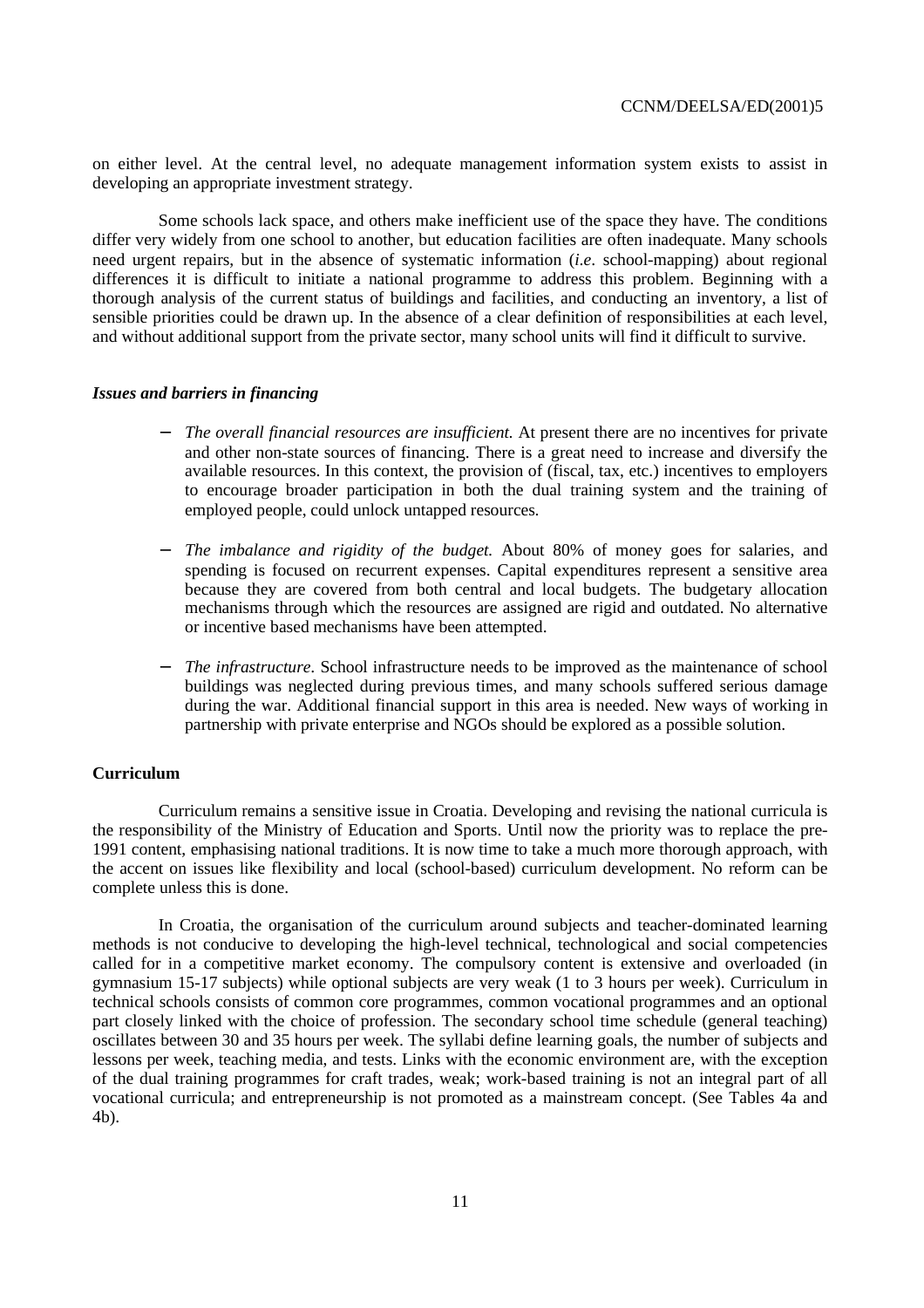Extracurricular activities are a constituent part of regular school system, and they are organised for all children throughout the school year, even during holidays. Their purpose is to stimulate pupils and students to engage in creative activities, and acquisition of knowledge and skills according to their individual interests and abilities. The review team supports the maintenance of the activities recognising the financial constraints faced by the Government.

Optional teaching becomes compulsory for all pupils who have opted for a content area which will be offered only if a group of at least 15 pupils "opt" for it. Optional teaching provides pupils with a certain freedom in the choice of educational inputs for their particular interests and abilities.

Optional programmes for all content areas have been published, together with teaching programmes for primary school. The schools are, in theory, free to develop programmes to suit their pupils' interests and school resources, but they have to submit these for approval by the Institute for Educational Development. There are no quantitative indicators for the number of optional programmes in primary schools. (According to some "off-the-record" information to the team, they are diminishing.)

Supplemental teaching must be arranged within each school for students who need additional help. It is organised for a limited period to make sure students receive the help they need and can be organised for all content areas. A special type of additional teaching is intended for the children of Croatian origin (citizens) resident abroad who plan to continue schooling in their homeland. It helps to fill in the gaps between two education systems or to speed up learning the mother tongue. Additional teaching for gifted children provides incentives and extra input according to their interests, abilities and preferences. Recently there has been additional teaching only for those pupils preparing for competitions (*e.g.* "Olympiads"), rather than for all gifted children – or indeed for children of a wide range of abilities. This creates an equity problem within the system, especially where resources are scarce.

At present in Croatia the curriculum is strongly subject-oriented, with an accent on the cognitive capacity of students. The central authority (Ministry in co-operation with national expert bodies) is responsible for: the process of curriculum design on different administrative levels; the collection and dissemination of curriculum-related information; understanding the needs of societal development, and reflecting these in the education system; defining basic and new skills (particularly language learning, computer-use, communication skills, problem solving capacity, teamwork, project orientation etc.).

The process of curriculum design takes no account of either the issue of decentralisation or the relationship between central and local decision making. The legislative, regulatory and financial framework does not leave room for qualified local actors being involved in the design or flexible adaptation of curricula to new social needs and labour market requirements. The university and teacher training institutions, the teachers associations, NGOs, the social partners – including the very active Chambers of Craft and Commerce – are now seen as outsiders rather than legitimate stakeholders in the system who should play a role in curriculum design and articulation.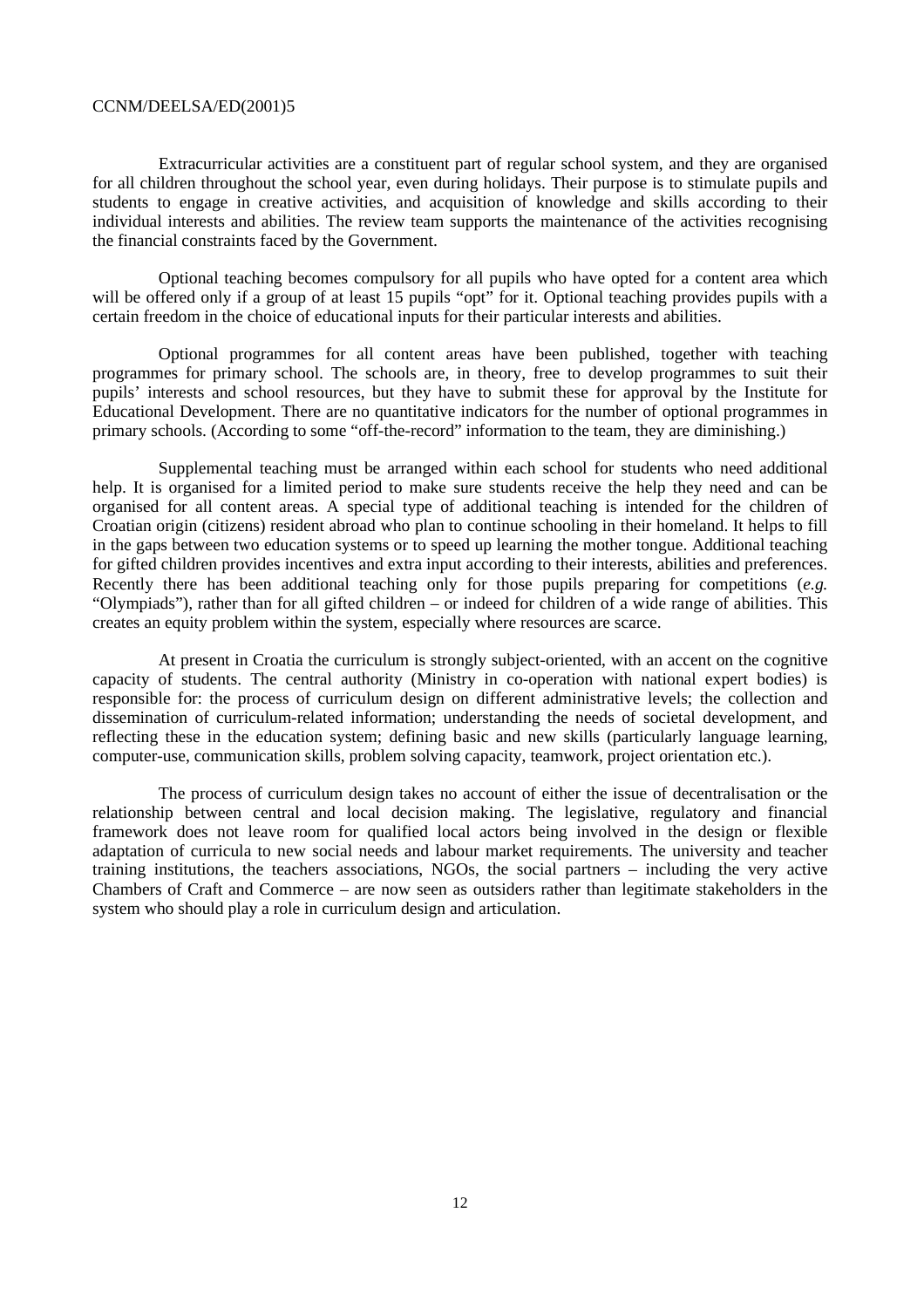|                                           | # OF HOURS/ WEEK (YEAR MINIMUM) PER GRADES |             |             |             |                   |                   |                    |                   |  |  |
|-------------------------------------------|--------------------------------------------|-------------|-------------|-------------|-------------------|-------------------|--------------------|-------------------|--|--|
| <b>SUBJECTS</b>                           |                                            | Ш           | Ш           | IV          | V                 | VI                | VII                | VIII              |  |  |
| Compulsory teaching                       |                                            |             |             |             |                   |                   |                    |                   |  |  |
| Croatian language                         | 6(210)                                     | 6(210)      | 6(210)      | 6(210)      | 5 (175)           | 5 (175)           | 4 (140)            | 4 (140)           |  |  |
| <b>Visual Arts</b>                        | 2(70)                                      | 2(70)       | 2(70)       | 4 (140)     | 3-4 (105-<br>140) | 3-4 (105-<br>140) | $3-4(105-$<br>140) | 3-4 (105-<br>140) |  |  |
| Music                                     | 1(35)                                      | 1(35)       | 1(35)       | 1(35)       | 1(35)             | 1(35)             | 1(35)              | 1(35)             |  |  |
| Foreign language                          |                                            |             |             | 2(70)       | 3(105)            | 3(105)            | 3(105)             | 3(105)            |  |  |
| <b>Mathematics</b>                        | 5(175)                                     | 5(175)      | 5(175)      | 5(175)      | 4 (140)           | 4 (140)           | 4 (140)            | 4 (140)           |  |  |
| Nature <sup>1)</sup>                      |                                            |             |             |             | 1.5(53)           | 2(70)             |                    | -                 |  |  |
| Biology                                   |                                            |             |             |             |                   |                   | 2(70)              | 2(70)             |  |  |
| Chemistry                                 |                                            |             |             |             |                   | ٠                 | 2(70)              | 2(70)             |  |  |
| Physics                                   |                                            |             |             |             |                   |                   | 2(70)              | 2(70)             |  |  |
| Nature and society                        | 2(70)                                      | 2(70)       | 3(105)      | 3(105)      |                   |                   |                    | ۰                 |  |  |
| History                                   |                                            |             |             |             | 2(70)             | 2(70)             | 2(70)              | 2(70)             |  |  |
| Geography $"$                             |                                            |             |             |             | 1.5(53)           | 2(70)             | 2(70)              | 2(70)             |  |  |
| Technical education                       |                                            |             |             |             | 1(35)             | 1(35)             | 1(35)              | 1(35)             |  |  |
| Physical training and<br>health education | 3(105)                                     | 3(105)      | 3(105)      | 2(70)       | 2(70)             | 2(70)             | 2(70)              | 2(70)             |  |  |
| Total: Regular<br>teaching                | 18<br>(630)                                | 18<br>(630) | 19<br>(665) | 20<br>(700) | 22 (770)          | 23 (805)          | 26 (910)           | 26 (910)          |  |  |

# Table 4a. **Primary school time schedule**

1) Teaching of nature and geography in grade 5 is interchangeable: one/two hours a week.

Source: Ministry of Education and Sports, Institute for Educational Development, Croatian Education System, Interim Report, Zagreb, June 2000.

| Table 4b. Optional subjects and special programmes |  |  |
|----------------------------------------------------|--|--|
|                                                    |  |  |

| <b>SUBJECTS</b> |                                                         | # OF HOURS/ WEEK (YEAR MINIMUM) PER GRADES |                      |                      |                      |                        |                        |                        |                        |  |  |
|-----------------|---------------------------------------------------------|--------------------------------------------|----------------------|----------------------|----------------------|------------------------|------------------------|------------------------|------------------------|--|--|
|                 |                                                         |                                            | Ш                    | Ш                    | IV                   | V                      | VI                     | VII                    | VIII                   |  |  |
|                 | Religion                                                | 2(70)                                      | 2(70)                | 2(70)                | 2(70)                | 2(70)                  | 2(70)                  | 2(70)                  | 2(70)                  |  |  |
|                 | Other optional<br>subjects $\sqrt[1]{ }$                |                                            |                      |                      | 2(70)                | $1 - 2$<br>$(35-70)$   | $1 - 2$<br>$(35-70)$   | $1 - 2$<br>$(35-70)$   | $1 - 2$<br>$(35-70)$   |  |  |
| subjects        | Total: optional                                         | 2(70)                                      | 2(70)                | 2(70)                | 4 (140)              | $3 - 4$<br>$(105-140)$ | $3 - 4$<br>$(105-140)$ | $3 - 4$<br>$(105-140)$ | $3 - 4$<br>$(105-140)$ |  |  |
|                 | Early learning<br>of foreign<br>languages <sup>2)</sup> | 2(70)                                      | 2(70)                | 2(70)                | ٠                    |                        |                        |                        |                        |  |  |
|                 | Latin $3$                                               |                                            |                      |                      |                      | 3(105)                 | 3(105)                 | 3(105)                 | 3(105)                 |  |  |
|                 | Greek <sup>3)</sup>                                     |                                            |                      |                      |                      |                        |                        | 3(105)                 | 3(105)                 |  |  |
|                 | <b>Total: Special</b><br>programmes                     | 2(70)                                      | 2(70)                | 2(70)                | ٠                    | 3(105)                 | 3(105)                 | 3(105)                 | 3(105)                 |  |  |
|                 | Additional<br>teaching and<br>extra classes             | $1 + 1$<br>$(35+35)$                       | $1 + 1$<br>$(35+35)$ | $1 + 1$<br>$(35+35)$ | $1 + 1$<br>$(35+35)$ | $1 + 1$<br>$(35+35)$   | $1 + 1$<br>(35+35)     | $1 + 1$<br>$(35+35)$   | $1 + 1$<br>$(35+35)$   |  |  |
|                 | Extracurricular<br>activities                           | 1(35)                                      | 1(35)                | 1(35)                | 1(35)                | 1(35)                  | 1(35)                  | 1(35)                  | 1(35)                  |  |  |
|                 | Classroom<br>teacher hours                              | 1(35)                                      | 1(35)                | 1(35)                | 1(35)                | 1(35)                  | 1(35)                  | 1(35)                  | 1(35)                  |  |  |

Notes: 1) In grade 4 there is a possibility of choice between religion and second foreign language.

2) Early learning of foreign language is carried out by schools, which are properly staffed. Local government units provide financing.

3) Latin and Greek syllabi are introduced by schools properly staffed and upon pupils' choice.

Source: Ministry of Education and Sports, Institute for Educational Development, Croatian Education System, Interim Report, Zagreb, June 2000.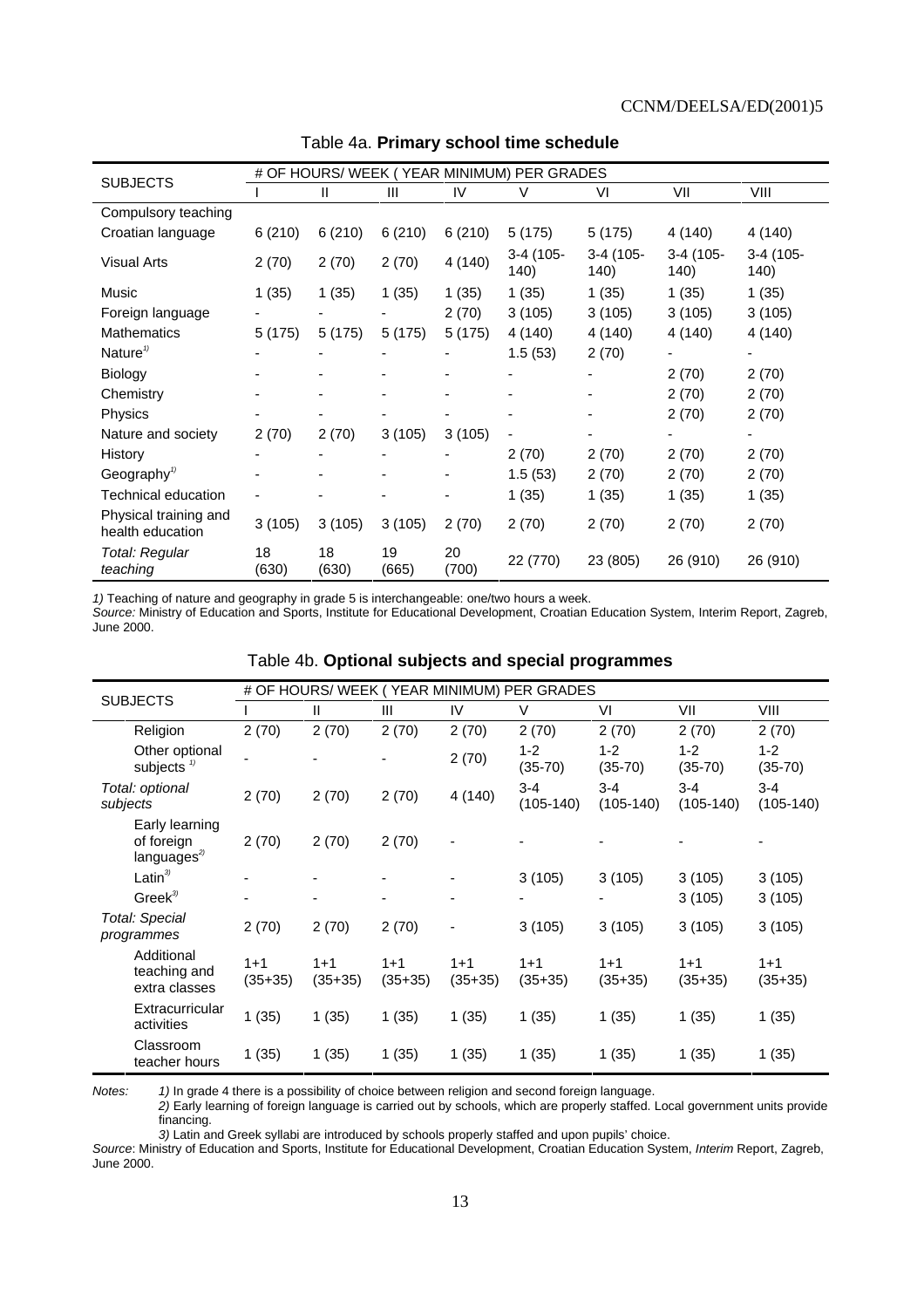The new curriculum will need to emphasise interdisciplinary and new basic skills needed for an open society and market economy. A national model could include the following principles: for example, interdisciplinary or cross-curricular courses of study. It should be competence-oriented, rather than based on the learning of facts and figures, and it should address the fundamental ethical and moral values with regard to democracy and human rights. It should pay attention to other issues such as: the definition of subjects/disciplines or occupational areas to be taught at the national level; national standards for the relative space needed for different subjects/disciplines or specialisations; national standards for knowledge in a basic repertoire of subjects/disciplines or for skills/competences in broadly-profiled [clusters of] occupations. Once a general framework has been adopted, an optimal level for decentralisation and more detailed structure of the curriculum can follow.

The OECD team recognises that changes in the curriculum are not easy to make. A balance between the traditional approaches and innovations is desirable but hard to achieve. There are some regional programmes that could serve as examples, for instance, in Romania a National Curriculum Framework has recently been put in place. It meets the criteria of decentralisation as well as of flexibility, and is school-oriented. This example and others should be considered as natural steps to be made toward systemic reform.

#### *Issues and barriers in curriculum*

- − *Lack of flexibility and local capability for curriculum development.* In the absence of authorised structures other than those of the Ministry (e.g. professional associations), as well as adequate labour market information mechanisms, adjustments of lesson plans to local conditions tend to reflect the human and material resources available (or not available) at each school.
- − *Weak links among curriculum development*, *textbooks and assessment*. Little or no relationship exists between the development of curriculum and that of textbooks and assessment. Many exams continue to assess fact-based learning rather than competences/skills or, in the case of vocational education, abilities to act in certain work situations.
- Subject-bound orientation of the curriculum, with focus on factual knowledge and passive learning rather than the development of competences through individual learning. There is also (too) early and (too) narrow specialisation in vocational education. The perception remains that personality develops only in a learning environment removed from utilitarian considerations, and that only the school is a recognised place of learning*.*

# **Textbooks**

At present this issue is on the Government agenda. A new Bill has been approved at its first parliamentary reading. The MoES is now in the process of adapting it to the comments made by the *Sabor* (Parliament).

However, a textbook function must be made operational within the Ministry, and cannot be isolated from curriculum development. Again, Croatia may want to learn from the experience of other countries in the region. Reform in this field should be co-ordinated with the overall reform. As publishing a textbook requires financial resources, the Ministry will need to allocate additional resources; and decisions imply a strong social component. The sustainability of a programme in this area is an issue not to be ignored.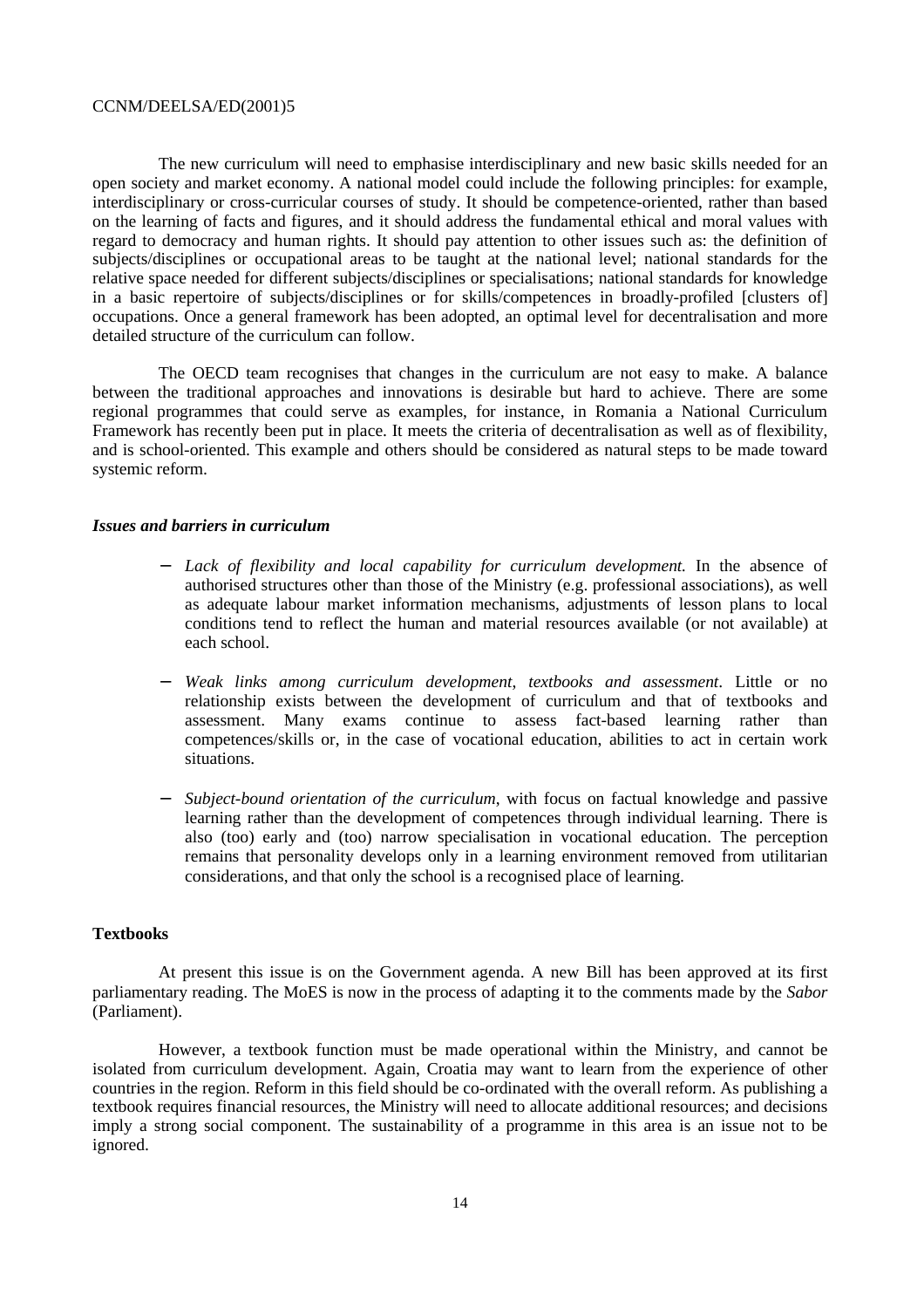Until 1995 the only provider of textbooks was the state owned publishing company and it is still by far the largest in Croatia (Školska Knjiga). It also supplies dictionaries and many titles in different languages, especially for Bosnia-Herzegovina. New textbooks are developed according to the curriculum approved by the MoES. The publishing house selects the author and provides a concept for Ministry approval. The finished product is then submitted for 3 expert opinions before being released. The publishing house visited by the OECD team is making efforts to find young authors with teaching experience and tests portions of new books in selected schools for teacher and student feedback. In addition it provides teacher manuals in some subjects, but admits that these and student manuals need to be enlarged to cover all subject areas. Some print runs are very small (as low as 200 for some subjects and minority languages) and are, therefore, not profitable for smaller companies. Školska Knjiga works closely with the Institute for Globalisation and Intercultural Learning, a research organisation with foreign expertise that is creating programmes for the region in line with European curriculum development.

The average price range of textbooks is from 20 to 40 HRK, but can be as expensive as 100 HRK. The average cost for parents for school books can vary from 200 to 600 HRK (24 to 48 USD) per student per year which is a large amount for some families to pay.

Important steps are being taken in the field of school libraries and advanced education technologies. In the short term, economies of scale could be an incentive for publishers to print extra textbooks and to place the surplus in school libraries, lowering the costs of textbook replacement, usually a very expensive process. The Ministry will have to decide if it can afford to provide free textbooks to all students. It will also have to pay attention to changes in the system (*i*.*e*. extending the length of compulsory education) and mobilise additional resources to support this process.

# **Teacher Policy**

As is the case in other countries of the region, neither teacher salaries nor their status is to be envied. Motivation for change tends to be low; but teaching staff represent the principal asset of any education system, and the main route by which reforms are brought into each school. The low social prestige of the profession, manifested by the low salaries, is compounded by the low status accorded to their training. The teacher training colleges visited by the OECD team were even more poorly equipped than the average secondary school, with under-resourced libraries and computer facilities. Teacher education is seen more as a vocational qualification than a higher education specialisation. Therefore, younger people are less interested in entering the profession and there is a risk that Croatia will soon face the problem of an ageing teaching staff.

For the moment, the system of education of Croatia has an adequate supply of teachers and there are no shortages of teaching staff. Most teachers have sufficient qualifications, and the unqualified staff does not exceed 4-5%; however, a shortage of qualified staff in primary schools exists, however in teaching of German  $(22.11\%)$  and English  $(16.39\%)$ , music  $(12.20\%)$  and visual arts  $(10.74\%)$ . In secondary schools there is a similar shortage of teachers of German and English as well as teachers of classical languages, Latin and Greek. The staff: teacher ratios range from 10:1 in VET to 15:1 in primary education. The teachers' qualification structure in vocational schools is illustrated in Table 5.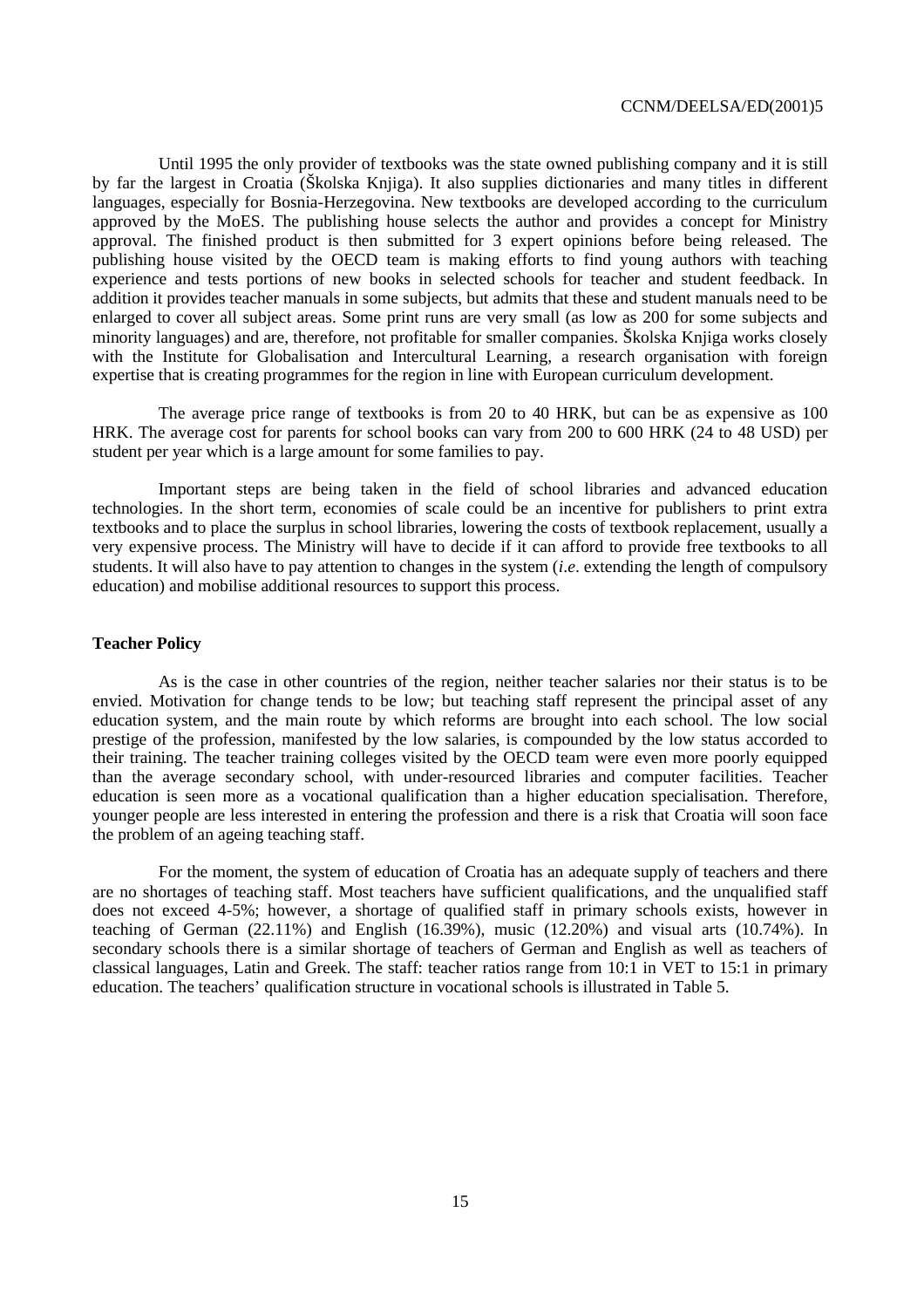|                                                          |                  | N° OF TEACHERS | BY QUALIFICATIONS    |                             |                                               |                        |                      |              | Working hours  |
|----------------------------------------------------------|------------------|----------------|----------------------|-----------------------------|-----------------------------------------------|------------------------|----------------------|--------------|----------------|
| Total<br>number of<br>working<br>years                   | <b>TOTAL</b>     | $\%$           | University<br>degree | university<br>Non-<br>study | secondary<br>vocational<br>education<br>Post- | Secondary<br>education | vocational<br>3-year | Full<br>time | Short<br>time  |
| $0 - 5$                                                  | 1581             | 23.43          | 1 0 6 2              | 192                         | 8                                             | 317                    | $\overline{2}$       | 747          | 834            |
| $6 - 10$                                                 | 986              | 14.61          | 741                  | 118                         | 4                                             | 121                    | $\overline{2}$       | 796          | 190            |
| $11 - 15$                                                | 1 2 4 5          | 18.45          | 889                  | 212                         | 28                                            | 104                    | 12                   | 705          | 540            |
| 16-20                                                    | 818              | 12.12          | 607                  | 105                         | 32                                            | 61                     | 13                   | 734          | 84             |
| $21 - 25$                                                | 848              | 12.56          | 550                  | 147                         | 51                                            | 73                     | 27                   | 781          | 67             |
| 26-30                                                    | 663              | 9.82           | 334                  | 170                         | 69                                            | 58                     | 32                   | 616          | 47             |
| $31 - 35$                                                | 391              | 5.79           | 196                  | 94                          | 55                                            | 38                     | 8                    | 368          | 23             |
| 36-40                                                    | 179              | 2.65           | 93                   | 44                          | 18                                            | 17                     | $\overline{7}$       | 172          | $\overline{7}$ |
| 41 and over                                              | 38               | 0.56           | 11                   | 18                          | 6                                             | 3                      | $\mathbf 0$          | 38           | $\mathbf 0$    |
| <b>TOTAL</b>                                             | 6749             | 100.00         | 4 4 8 3              | 1 100                       | 271                                           | 792                    | 103                  | 4 9 5 7      | 1792           |
| $\%$                                                     | 100.00           |                | 66.42                | 16.30                       | 4.02                                          | 11.74                  | 1.53                 | 73.45        | 26.55          |
| <b>INCLUDING</b>                                         |                  |                |                      |                             |                                               |                        |                      |              |                |
| Vocational education teachers with university degree     |                  |                |                      |                             |                                               |                        |                      |              |                |
| $0 - 5$                                                  | 1012             | 22.43          | 1 0 1 1              |                             |                                               | 1                      |                      | 475          | 537            |
| $6 - 10$                                                 | 739              | 16.38          | 730                  | 9                           |                                               |                        |                      | 603          | 136            |
| $11 - 15$                                                | 895              | 19.84          | 882                  | 13                          |                                               |                        |                      | 533          | 362            |
| 16-20                                                    | 616              | 13.65          | 607                  | 9                           |                                               |                        |                      | 553          | 63             |
| $21 - 25$                                                | 563              | 12.48          | 544                  | 19                          |                                               |                        |                      | 510          | 53             |
| 26-30                                                    | 359              | 7.96           | 333                  | 25                          |                                               | $\mathbf{1}$           |                      | 328          | 31             |
| $31 - 35$                                                | 212              | 4.70           | 194                  | 18                          |                                               |                        |                      | 196          | 16             |
| 36-40                                                    | 102              | 2.26           | 93                   | 8                           | 1                                             |                        |                      | 100          | $\overline{c}$ |
| 41 and over                                              | 14               | 0.31           | 11                   | 3                           |                                               |                        |                      | 14           | $\mathbf 0$    |
| <b>TOTAL</b>                                             | 4512             | 100.00         | 4 4 0 5              | 104                         | 1                                             | $\overline{2}$         | 0                    | 3312         | 1 200          |
| $\%$                                                     | 100.00           |                | 97.63                | 2.30                        | 0.02                                          | 0.04                   | 0.00                 | 73.40        | 26.60          |
| Vocational education teachers with non-university degree |                  |                |                      |                             |                                               |                        |                      |              |                |
| $0 - 5$                                                  | 538              | 29.10          | 51                   | 192                         | 7                                             | 286                    | $\overline{c}$       | 251          | 287            |
| $6 - 10$                                                 | 195              | 10.55          | 10                   | 109                         | 3                                             | 72                     | $\mathbf{1}$         | 143          | 52             |
| $11 - 15$                                                | 307              | 16.60          | $\overline{7}$       | 197                         | 25                                            | $\overline{75}$        | 3                    | 132          | 175            |
| 16-20                                                    | 156              | 8.44           |                      | 96                          | 20                                            | 38                     | $\overline{c}$       | 135          | 21             |
| $21 - 25$                                                | $\overline{211}$ | 11.41          | 6                    | 128                         | $\overline{37}$                               | $\overline{37}$        | 3                    | 201          | 10             |
| 26-30                                                    | 233              | 12.60          | 1                    | 141                         | 52                                            | 31                     | 8                    | 218          | 15             |
| $31 - 35$                                                | 134              | 7.25           | $\overline{2}$       | 74                          | 40                                            | 17                     | 1                    | 129          | 5              |
| 36-40                                                    | 55               | 2.97           |                      | 35                          | 11                                            | 8                      | $\mathbf{1}$         | 52           | $\mathbf{3}$   |
| 41 and over                                              | 20               | 1.08           |                      | 14                          | 5                                             | 1                      |                      | 20           | $\mathbf 0$    |
| <b>TOTAL</b>                                             | 1849             | 100.00         | 77                   | 986                         | 200                                           | 565                    | 21                   | 1 2 8 1      | 568            |
| $\%$                                                     | 100.00           |                | 4.16                 | 53.33                       | 10.82                                         | 30.56                  | 1.14                 | 69.28        | 30.72          |

# Table 5. **Teachers in Vocational Education, first half-term 2000/01**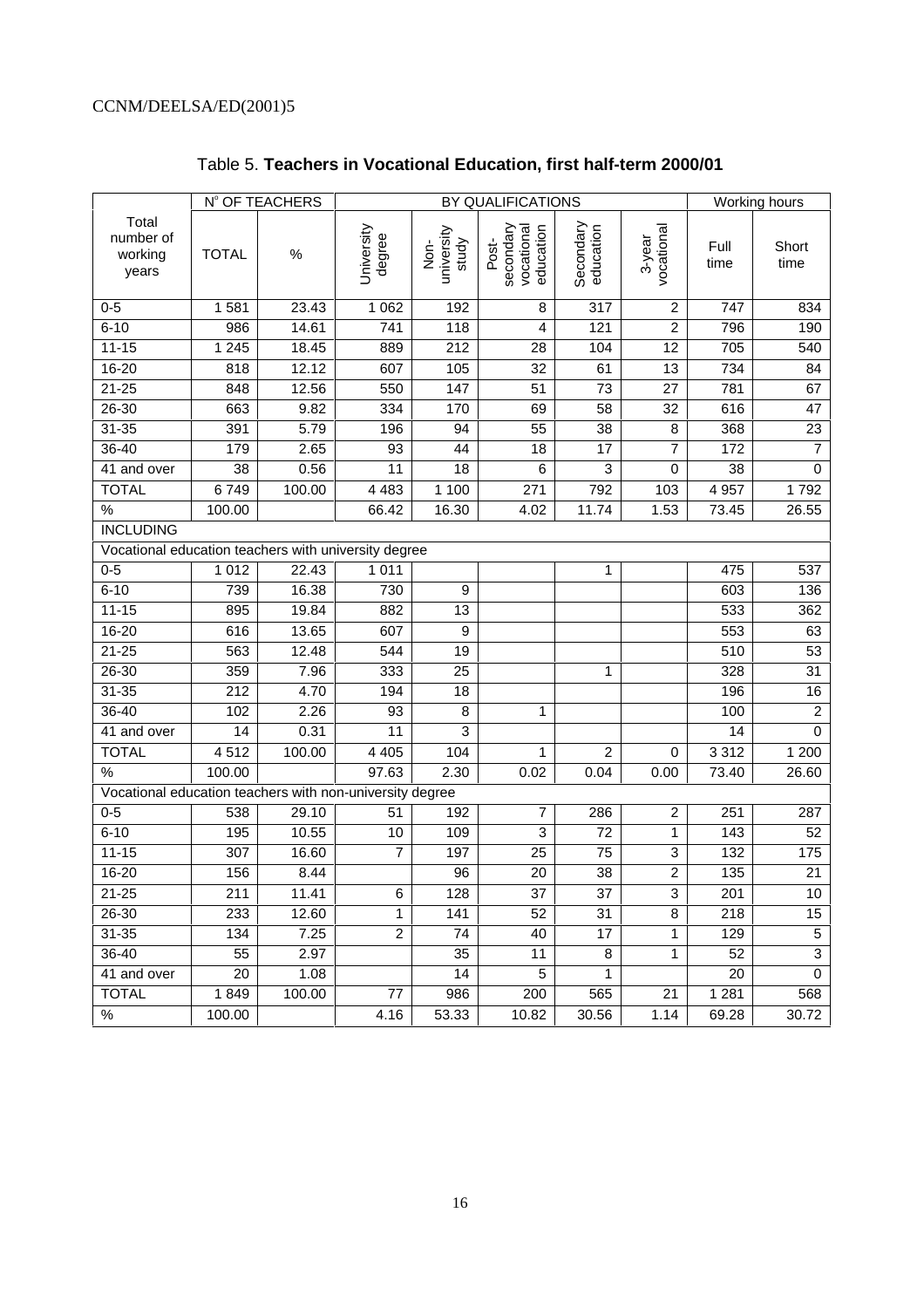|                                                      |                | $N^{\circ}$ OF<br><b>TEACHERS</b> |                      | BY QUALIFICATIONS           | Working hours                                 |                        |                      |              |                |
|------------------------------------------------------|----------------|-----------------------------------|----------------------|-----------------------------|-----------------------------------------------|------------------------|----------------------|--------------|----------------|
| Total<br>number of<br>working<br>years               | TOTAL          | $\%$                              | University<br>degree | university<br>study<br>Non- | secondary<br>vocational<br>education<br>Post- | Secondary<br>education | vocational<br>3-year | Full<br>time | Short<br>time  |
| Teacher assistants for vocational practical teaching |                |                                   |                      |                             |                                               |                        |                      |              |                |
| $0-5$                                                | 31             | 7.99                              |                      |                             | 1                                             | 30                     |                      | 21           | 10             |
| $6 - 10$                                             | 52             | 13.40                             | 1                    |                             | 1                                             | 49                     |                      | 50           | $\overline{2}$ |
| $11 - 15$                                            | 43             | 11.08                             |                      | 2                           | 3                                             | 29                     | 9                    | 40           | 3              |
| 16-20                                                | 46             | 11.86                             |                      |                             | 12                                            | 23                     | 11                   | 46           | $\mathbf 0$    |
| $21 - 25$                                            | 74             | 19.07                             |                      |                             | 14                                            | 36                     | 24                   | 70           | $\overline{4}$ |
| 26-30                                                | 71             | 18.30                             |                      | $\overline{4}$              | 17                                            | 26                     | 24                   | 70           | 1              |
| $31 - 35$                                            | 45             | 11.60                             |                      | $\overline{c}$              | 15                                            | 21                     | 7                    | 43           | $\overline{c}$ |
| 36-40                                                | 22             | 5.67                              |                      | 1                           | 6                                             | 9                      | 6                    | 20           | $\overline{2}$ |
| 41 and over                                          | $\overline{4}$ | 1.03                              |                      | 1                           | 1                                             | $\overline{2}$         |                      | 4            | $\mathbf 0$    |
| <b>TOTAL</b>                                         | 388            | 100.00                            | 1                    | 10                          | 70                                            | 225                    | 82                   | 364          | 24             |
| $\%$                                                 | 100.00         |                                   | 0.26                 | 2.58                        | 18.04.                                        | 57.99                  | 21.13                | 93.81        | 6.19           |

Table 5. **Teachers in Vocational Education, first half-term 2000/01** (cont.)

Source: Directorate for finance, MoES.

In Croatia, pre-service training is carried out in pedagogical institutes or universities, and students are trained to become teachers of one or two subjects. The pre-service training of teachers is the responsibility of the MoST and higher education institutions. Teachers of primary schools are trained at teachers' colleges, teacher training colleges and teachers' high schools. Teachers of secondary schools are mostly graduates of universities where they receive no special training for the teaching profession; they acquire basic skills through the system of additional training, which is delivered in pedagogical faculties, teacher-training schools and higher teacher-training schools. The MoST sets enrolment quotas and conditions for the teaching profession, yet their dialogue with the main employer – the MoES, which also has a responsibility to set training standards – seems very limited and as a consequence the needs of the labour market are not fully taken into account.

The in-service training of teachers in general subjects is carried out at higher education institutions for specific subjects, and parallel with that, the educational competence is gained. Training is also gained during the probation period that lasts one year and is the school's responsibility (classroom experience under supervision). By the State (Tenure) Examination, within the responsibility of the Bureau for Advancement of Education, the knowledge of teaching methods is tested.

Vocational teachers are classified into three levels – teachers for theoretical subjects (university grade), teachers for practical classes (two-year college or secondary education), and assistants in practical teaching /assistant teachers (secondary education).

Achieving of competence in educational work and teaching methods is carried out through supplemental training (pedagogy, didactics and teaching methods) at pedagogic faculties or teacher training schools.

In-service training is carried out at faculties, higher education institutions and secondary vocational schools, is compulsory by law for all members of educational staff and is provided either at the educational institution level or at the MoES level. In the latter case this is a responsibility of the Institute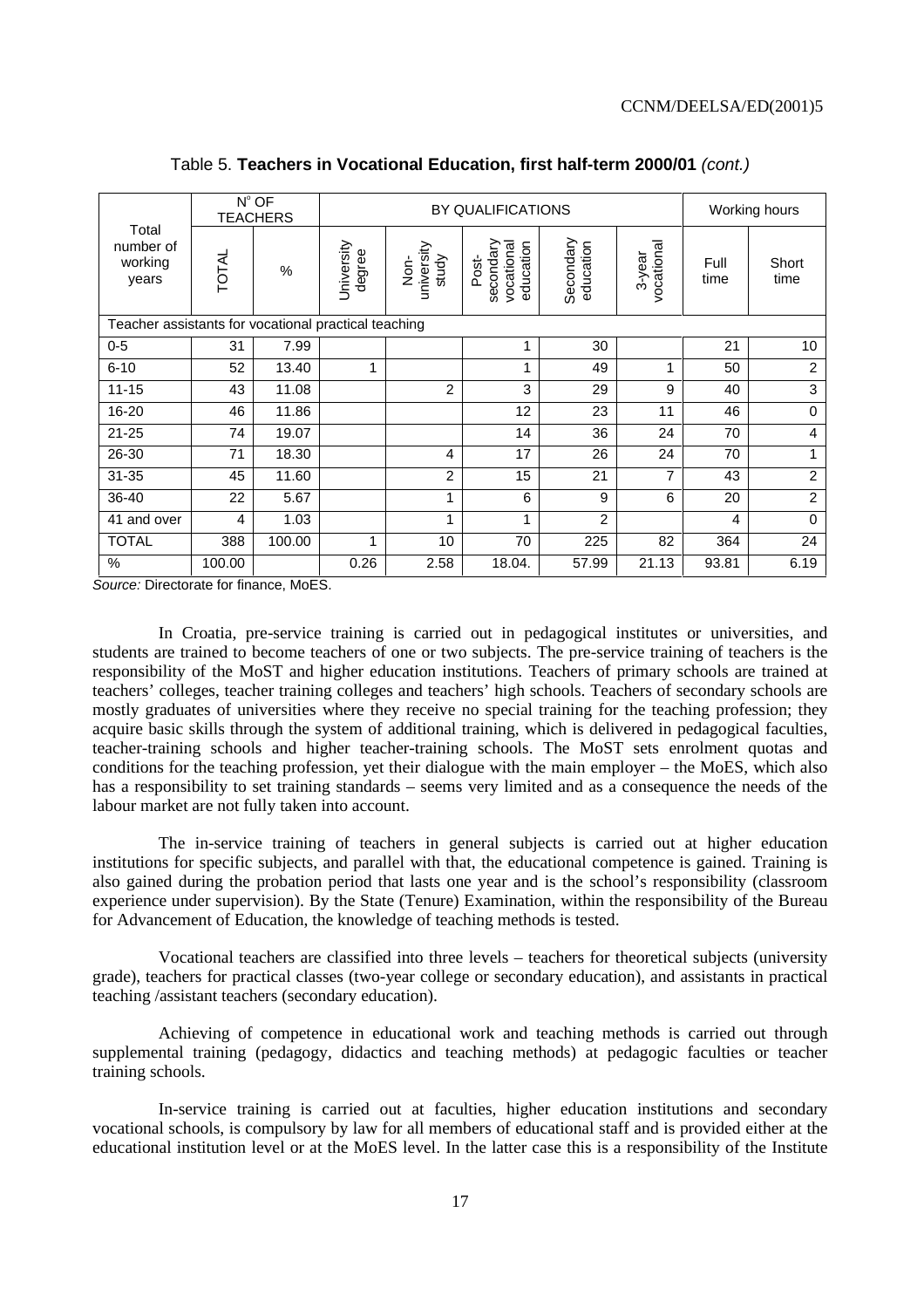for Educational Development of the Ministry and is generally delivered through short and one-off professional meetings. Mainly, the Institute develops programmes for Educational Development. In 1999 more than 35 000 teachers were trained in about 38 subjects, including: entrepreneurial education, informatics (information science) and foreign languages. Attempts by NGOs and donor agencies to provide a more consistent and prolonged in-service training programme for particular categories of teachers are seen as individual training efforts and their results are *not* recognised as formal qualifications. In addition some specialists, such as head teachers, have only limited opportunities for training courses – they do not receive any other specialised training.

Promotion of teachers and educational staff policy has been studied recently by the Croatian authorities. The level of teacher salaries is not a purely economic issue; it has to do with issues like system efficiency, the nature of the work in education and with social and cultural patterns. A special legislative Act set appraisal criteria, taking into account good results of working with students, extracurricular work and professional training. Yet financial incentives for promotion are very small or non-existent; there are only two levels of promotion, and assessment criteria are vaguely defined. The compensation of the teaching profession needs to be merit-based. Present appraisal criteria do not require any formal qualifications or specialised training, though promoted teachers are expected to play new roles in the community, such as mentorship, professional training and pedagogical monitoring.

#### *Issues and barriers in teacher policy*

- − *Lack of possibilities for the practical conduct of vocational classes.* At present there is little opportunity for a future or practising teacher to learn new methods of teaching or experience interactive learning. Unless college professors themselves possess interactive teaching skills and practice up-to-date teaching methodology, the training of future teachers will not be successful.
- − *Un-reformed and outdated pre-service training*. New teaching skills must become available to all future teachers as part of their academic curriculum, but most importantly through much increased, better managed and thoroughly monitored school practice. At present, no attempt is made to compensate for the deficiencies of pre-service training or to significantly improve it.
- − *Lack of a holistic vocational pedagogy system at university level*. Teachers and trainers are not exposed to in-company practices and lack the necessary understanding of work processes and new technologies in a quickly changing environment; this results in 'over-academisation' of vocational education, removed from the much-changed world of work in Croatia.
- − *Low teacher prestige and remuneration*. The average salary is about USD 500 per month but, as the cost of living in Croatia is quite high, this amount represents limited purchasing power.
- − *No clearly defined career path for teachers,* and a promotion system that is not linked to any particular training or qualification system facilitating promotion. Performance incentives are absent. As promotion means extra responsibility, it should also imply financial incentives. In the absence of those, teachers will not seek promotion or the upgrading of their skills*.*

#### **Standards and Quality Assurance**

The nature of "an educational standard" and the institution entitled to set standards remains a subject of debate in Croatia. This area will receive special attention from Parliament (the *Sabor*) in the near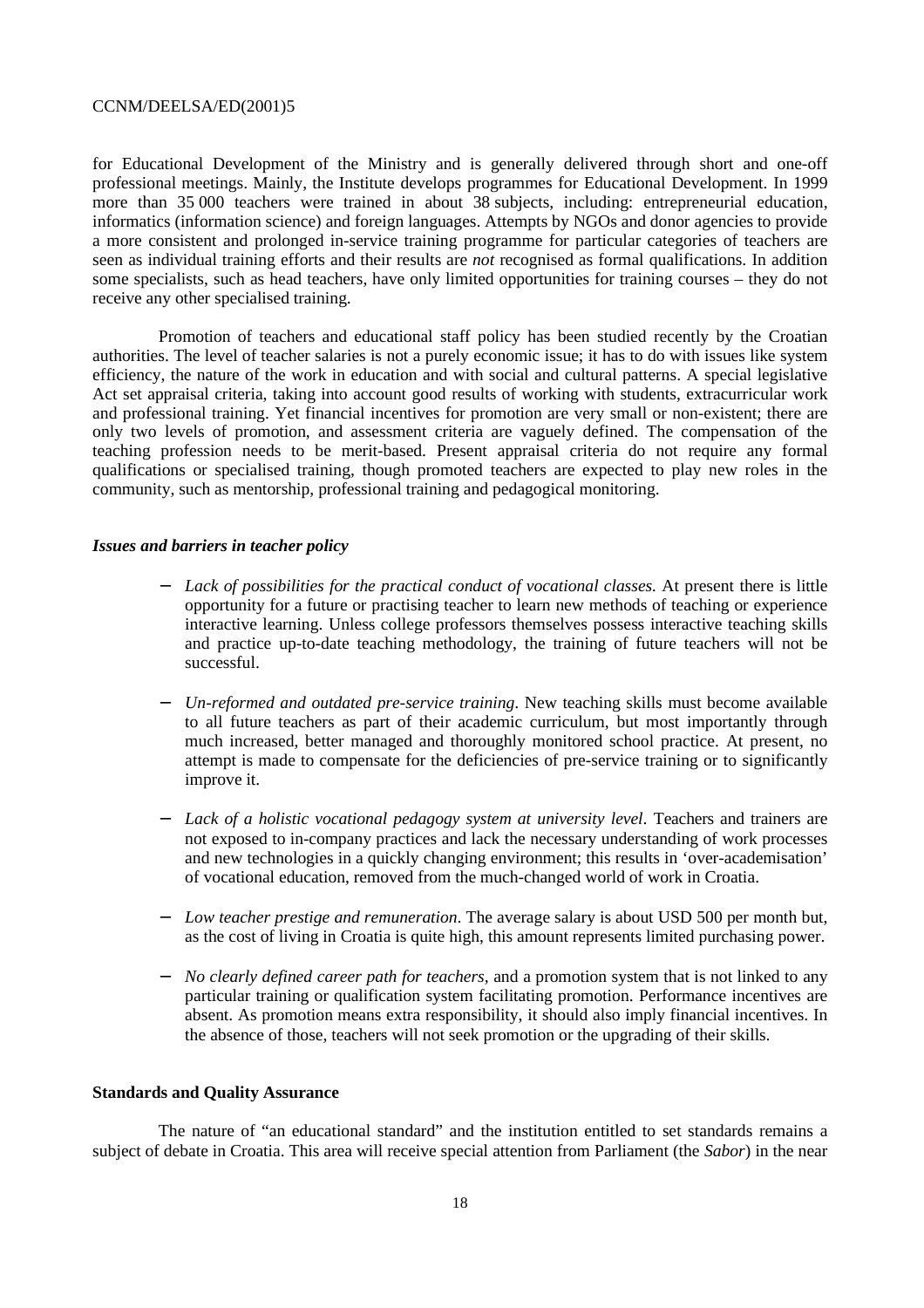future. Standards will ensure equal rights in education, and the same level of resources allocated to each student enrolled at a certain level. Thus, "standards" refer mainly to inputs (equipment, textbooks, facilities etc.) but not (yet) to educational processes and learning outcomes.

Evaluation of educational quality, as a system function, exists in Croatia at both central and regional levels. There are 7 Directorates within The MoES and 5 other regional departments located in Osijek. Rijeka, Split, Varaždin and Zadar. As in other centralised administrations, the accent is put on quality control through inspection. A well-ordered system sets up its control function at the central level and achieves it through an independent body. It also ensures a balance between control and advice, encouraging personal initiatives rather than imposing sanctions.

Examinations are based on teaching (curriculum and teaching procedures) and are set and conducted within the school units. Except for the dual training system, all assessment is school-based; there is no national examination even at the end of primary education. Pupils of the first four grades can pass to the higher grade even with one failing grade. At the end of academic year 1998/99 almost 96% of them achieved passing grades (43% excellent and 33% very good); 3.3% succeeded at make-up exams while 0.6% failed. According to official data, about 98% (by other sources 94%<sup>2</sup>) of elementary school leavers are continuing on to secondary level. Distribution of students over general or vocational streams at the end of the 8-year primary school curriculum is based on student performance, with its assessment left to the largely arbitrary requirements of receiving schools. Access to gymnasium is regulated through a *numerus clausus.* Candidates who fail in the selection procedure have to choose among the less popular (vocational) programmes.

Success of students in gymnasium and 4-year technical schools is far better (28% excellent and 42% very good) than in other vocational schools. Gymnasium ends with internally prepared and assessed maturity exams (Matura); 4-year technical schools as well as 3-year vocational schools end with an internally prepared and assessed final exam. As for pass rates, 96.1% of students enrolled in gymnasia or 4-year programmes passed the Matura or final exam in the academic year 1998/99, while in 3-year programmes 90.8% of students passed the final exam. The final exam after the 4-year programme can lead to employment in a particular profession with further opportunities of specialisation and professional training, or to continuation in tertiary education, primarily in the same profession. Final exams after the 3 year programme (apprenticeship exam in dual system programmes) is primarily directed at getting employment with opportunities of further professional upgrading and specialisation. It is estimated that only 75% of vocational school students complete secondary education. In addition, of the cohort graduating from gymnasium, about one-third do not continue on to university due to the highly competitive entrance procedures.

There are no national standards or external evaluations or exams, and the results are not used to provide feedback or to adjust curricula or other educational policies. There are few qualified experts to develop tests and to monitor the assessment process. The assessment function is exercised at the local level as an internal responsibility of school units, and not at the central level as it is in many other countries. The assessment function does not adequately reflect all relevant educational inputs (curriculum, textbooks, teacher training, etc.).

#### *Issues and barriers in quality assurance*

− *Absence of a coherent quality control function at the central level*. Not only is there no MoES directorate specifically dedicated to the monitoring of quality based on agreed standards, but explicit, standards-based links between the MoES and local inspectorates, and between

 <sup>2.</sup> National Observatory Croatia – *Education and Training Country Report* (Draft), p. 5.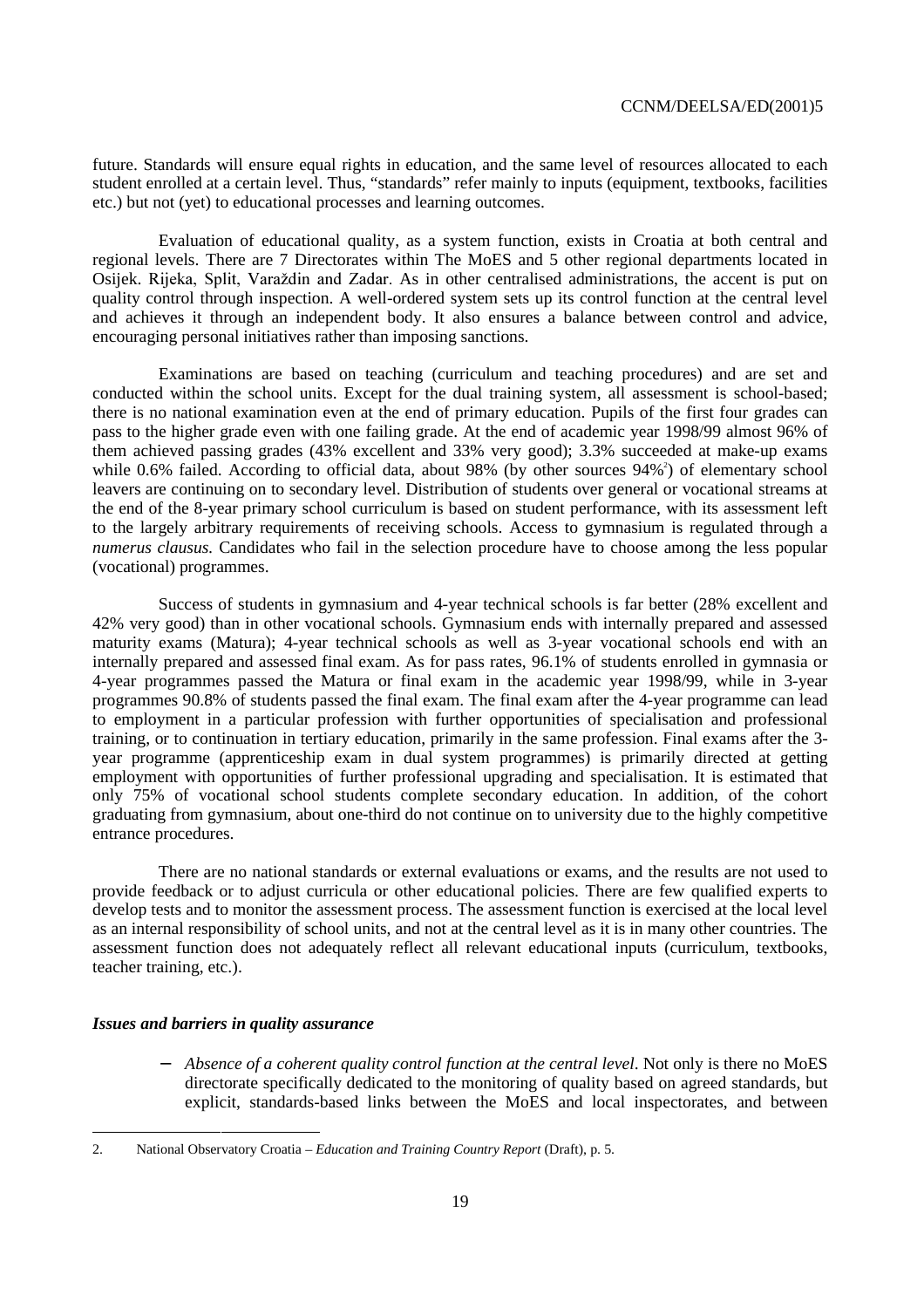inspectorates and local authorities and schools, are missing. The learning assessment system is under-developed, and does not allow the MoES to make valid comparisons between performances of students from one class to another, or among schools or regions, or over time.

- *No semi-independent, national body to oversee quality*. There is no technically competent, professional body to assume responsibility for valid and reliable assessment of learning outcomes across Croatia; evaluation of the quality of student learning is now left to schools, without any attempt to link their performance to national standards or draw conclusions about trends over time.
- − *Lack of trained professional specialists in quality monitoring and assessment*. There is an urgent need to set coherent policy objectives and day-to-day operational regulations that form a framework for quality evaluation at all levels of education – central, school, teacher, and student.
- − *Weak links between vocational education and practical, real-life work competences and skills*. Assessment in VET does not – with the exception of the dual system – focus on testing students' ability to act in real-life work situations (competence). There are no designated bodies (independent of the training provider) that have the authority to set the relevant examinations in VET*.*

#### **Early Childhood Education and Care**

In Croatia, out-of-family pre-school education is part of the education system. It provides health protection, nutrition and social care and welfare for children from six months of age until the start of school. However, participation is low at less than 30% of the total pre-school population.

The first institution to accommodate pre-school children was set up in 1872. During the former communist regime there were some initiatives that tried to involve as many actors as possible but the efforts were strictly related to propaganda. One of the first toy-lending services in the region (1976) was Knjižnica Medveščak, opened in Zagreb. Although in recent years there has been an increase in the number of pre-school institutions through public and private initiatives (including religious), along with a decrease in the number of children younger than three years old participating in full-day pre-school programmes and an increase in the number of children participating in half-day programmes, the principle of including all pre-school children in suitable programmes has not been fully addressed. Every child should be entitled to organised out-of-family pre-school care and education.

The legal framework for pre-school education was created in 1997 by the Law on Pre-school Upbringing and Education (*Zakon o predškolskom odgoju i naobrazbi*). An early start was made in 1991 by the adoption of the following documents: "Guidelines for Pre-school Children Upbringing and Education Programmes" and "The Proposal for the Concept of Pre-school Education Development". In Croatia, education and care of children covers several social sectors: education, health and nutrition, and social care and welfare. Several institutions are especially organised and equipped to perform this task. Among them are elementary schools, nursery schools, religious communities, and cultural institutions or trade associations. By law, pre-school education is provided for children from six months of age until the beginning of primary school.

The costs of a child's kindergarten attendance are partly covered by local authorities (founders) and partly by parents, depending on family income. However, local government funding is not assured in all regions, which means that in many cases educational services are unequally allocated. The cost of nursery schools has grown while many pre-school programmes that have been free for a long time ceased to be such, and thus have become inaccessible to children from low-income families. Short programmes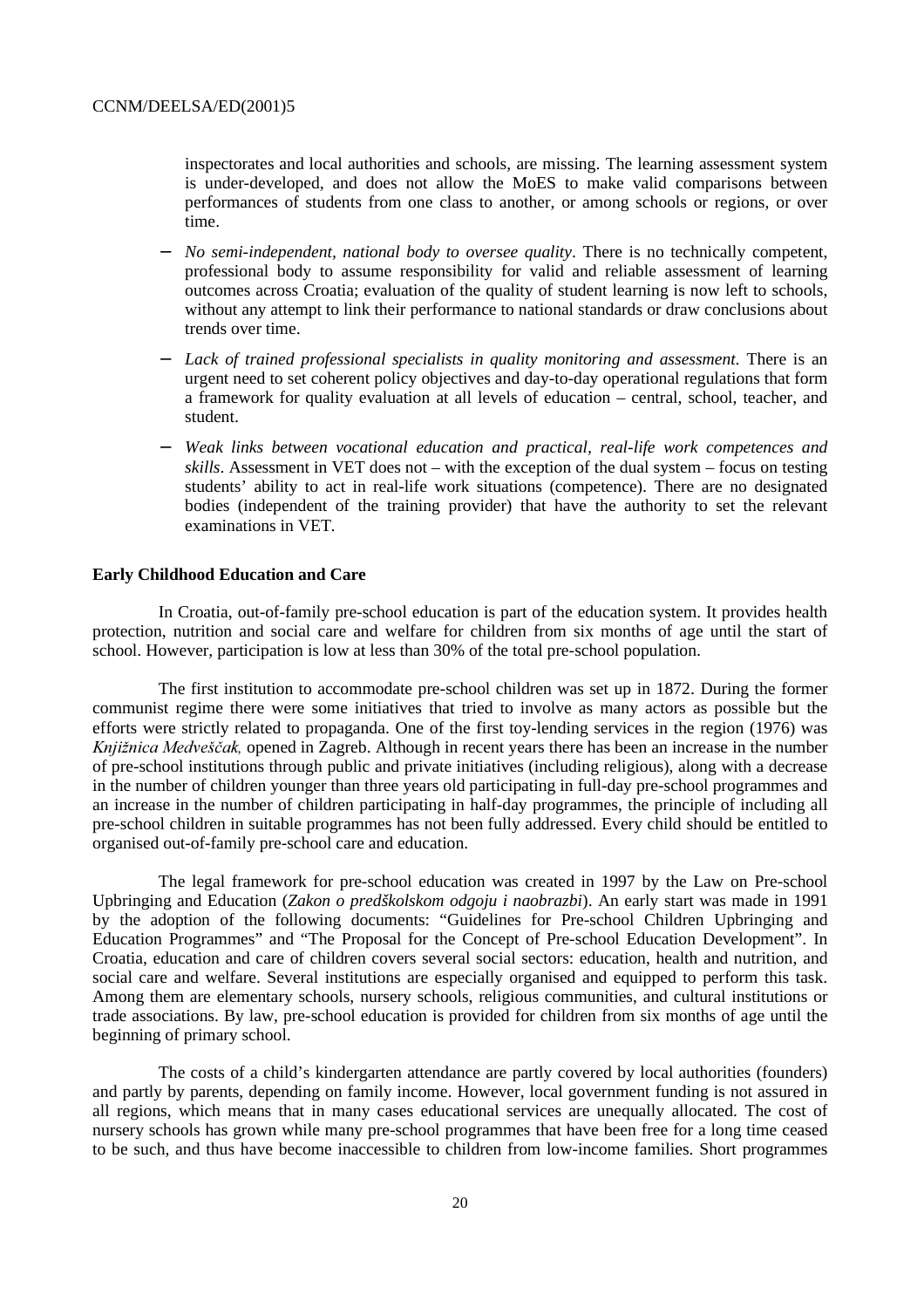conducted in different institutions are very often free of charge, which makes them accessible to all children. One of the problems is that large urban areas offer a much wider variety of pre-school programmes than small towns and villages. In big cities there are long waiting lists due to lack of space, while in the smaller communities, along with a lack of understanding about the care of children, economic difficulties do not allow any extension of the kindergarten network.

There are different kinds of pre-school programmes currently operating in Croatia: fundamental primary programmes, alternative programmes, pre-school preparation for primary school, and part-time programmes. The conditions for poorer parents to have their children participate in out-of-family education still do not exist in practice; this is of particular concern to the team, because it is exactly *those* children who are also most at risk of poor nutrition, poor health care, and poor housing.

*The fundamental pre-school programmes* are conducted in nursery schools especially designed for working parents so that children from as young as 6 months until school age are included. These are Monday to Friday programmes, usually a full day with two basic organisational formats – infant nursery (for children from 6 months to age 3) and nursery school (from 3 years to school starting age). The goals and tasks are directed to the stimulation and development of the child's whole actual and potential capacities; it is a comprehensive approach.

*The alternative pre-school programmes* differ from the fundamental or traditional Croatian programmes in that they were developed in other countries and were introduced into the Croatian system as complex and closed models. The most prevalent of these are the Waldorf Kindergartens and the Montessori Nursery Schools. The importance of these programmes is mainly that they are examples of private initiatives, and provide choice of conceptually different programmes and meet some of the special needs of pre-school children and their families.

*Pre-school preparation for the school programme* (the year before primary school entrance) has been in place since the 1970s (when it was called "little school"). Such programmes provide 150 hours of tuition per year and have clearly defined goals, tasks, content and organisational conditions for work. However, this programme has not achieved its main goal – to include all children in the year before they start school in an organised, out-of-family programme. In the Law on Pre-school Upbringing the Education this programme (*i.e.* the out-of-family programme) was renamed "Pre-school" and raised to the level of public need, which in turn requires that the government provide the conditions for its implementation. Pursuant to the proposal for discussion "The Basis for Education System Organisation in the Republic of Croatia" prepared by the MoES – Council of Education (June 2000) – by the year 2010, "one year of preschool upbringing would be compulsory for all children aged 5 to 6 years".

*Part-time programmes* are those designed for pre-school children that are carried out continually every day or a few times a week for an hour or two (*i.e*. lasting shorter daily than full day pre-school programme or conducted a few times a week). Such part-time programmes have different goals and content. They are implemented in nursery schools but beyond the full-day or half day nursery school programme. In nursery schools these programmes are in the afternoon and are available to children who are not the users of the primary programme. In other institutions such as libraries, community centres, and sport centres, these programmes are open to all children whether or not they are enrolled in the primary programme. In recent years, private initiative has started programmes in foreign languages, dancing, etc. There are also a number of part-time programmes (such as play-workshops) for refugee children.

In recent years a number of educational programmes have been supplemented with sport, music, foreign languages, art, etc. These programmes have a great impact on developing each child's individuality and supporting family needs. One of the strong points of the system is that the programmes are part of the Government strategy in this area. They are made accountable and permanently evaluated by programme managers through annual reports. The policy documents have enabled qualitative changes with respect to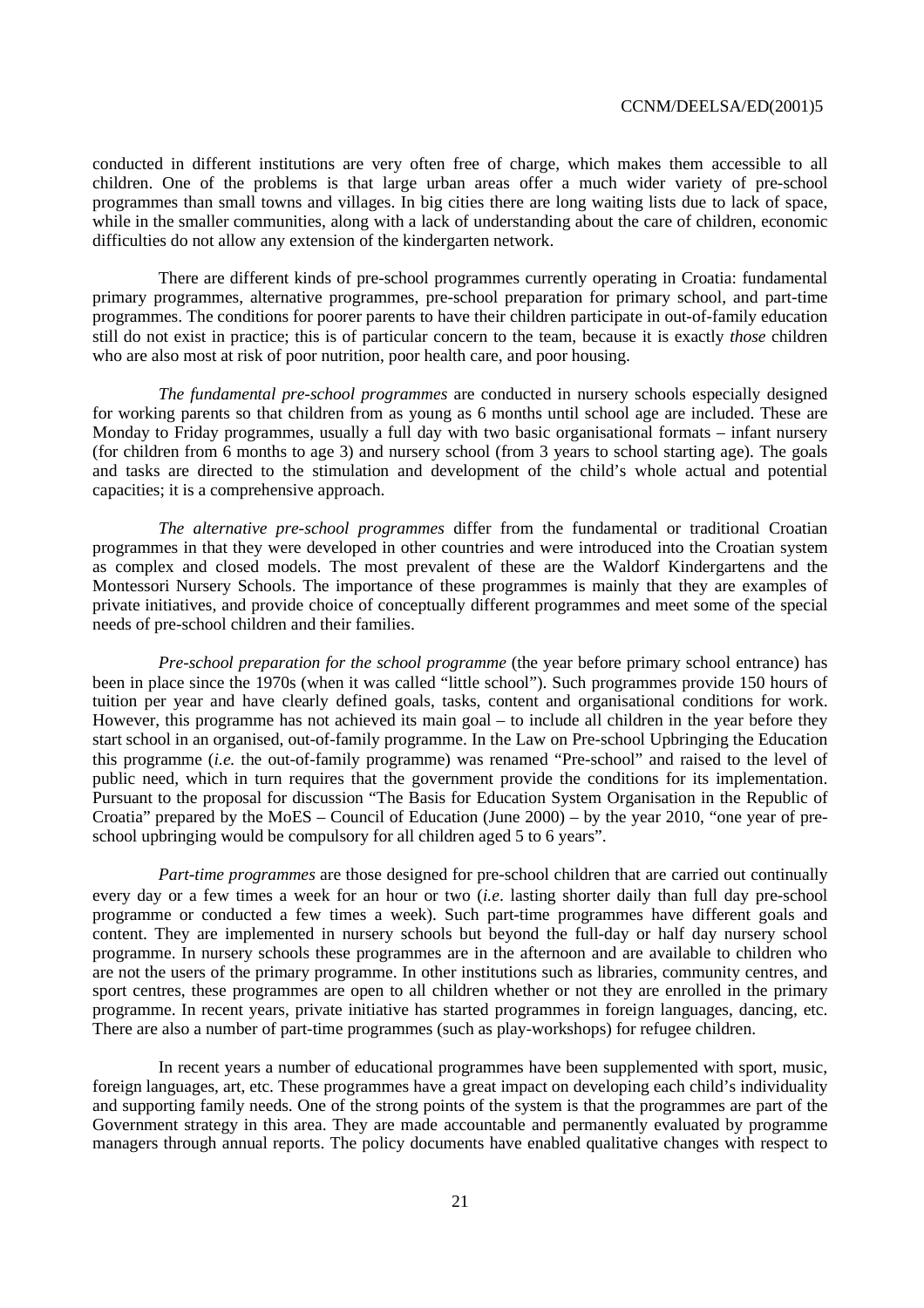democratisation and pluralism. Programmes like: *Montessori Method, Head Start Programme, Reggio Emila Programme* etc. were introduced in different regions as pilot programmes and are now extended. There are mainly two approaches: one related to an extension of a specific subject area (*i.e*. sport, music, foreign language), the other one through structured activities (workshops) for groups of children.

Ethnic communities and national minorities have specially organised kindergartens or groups. The most numerous are those of the Italian national minority (28 groups) in Istria County (connected to the Italian primary schools), the Czech minority in Bjelovar-Bilogora County (6 groups) in Daruvar and Končanica. The Hungarian minority has one kindergarten group in Zagreb, one in Bilje and one in Osijek. The German national minority has a kindergarten in Osijek. There are two groups organised in Čakovec for the children of the Roma ethnic community, while the Roma Union in Zagreb serves groups of children from the ages of 2 to 15. The humanitarian association "*Djeca prva*" organises play groups for 100 children of the Roma ethnic group of pre-school and early school age, integrated with the children of other nationalities and with mothers participating in the programme. Furthermore, after the reintegration of the Croatian part of the Danube region, six kindergarten groups were organised for children of the Serb minority in Vukovar, Borovo Naselje, Trpinja and Beli Manastir.

The current legal climate, along with the long tradition of pre-school education, a great number of academically educated experts involved in the creation and implementation of pre-school programmes provide solid grounds for raising the quality and scope of early childhood development and care in Croatia. Pre-school professionals are highly motivated, and cases of good practice are shared through exchange of expertise during seminars; these have served to fill the gaps in the resources of the Institute for Educational Development to provide more in-service training and include more participants in the field. The abandonment of the traditional didactic and school oriented pre-school education and introduction of a child-centred approach are positive developments.

Several kindergartens manage multiple facilities which can substantially lower costs. One such establishment visited by the team consisted of 3 schools under the same director. These schools each had their own teaching and support staff, but shared a pedagogical specialist, psychologist and special needs specialist. In addition, the main school's kitchen provided all the meals. This system appears to be efficient and is one that would merit further study as an option for other countries of the region.

#### *Issues and barriers in early childhood education and care*

- − *Lack of standards and textbooks; shortage of material resources and insufficient support from the Ministry or local authorities*. Many programmes continue to work only as a result of the commitment of programme managers.
- − *Insufficient access.* The cost of nursery schools has risen; many pre-school programmes which used to be free of charge are no longer so, and thus many children from low-income families cannot participate.
- − *A need for greater public awareness.* Programmes which would increase society's awareness of the importance of early childhood development do not exist in Croatia. Actions for strengthening that awareness might, via the media or various events, mobilise the groups whose primary personal or professional interest is not in early development but who could contribute to the quality of early childhood care (students, politicians, journalists, lawyers, artists, tax payers and others).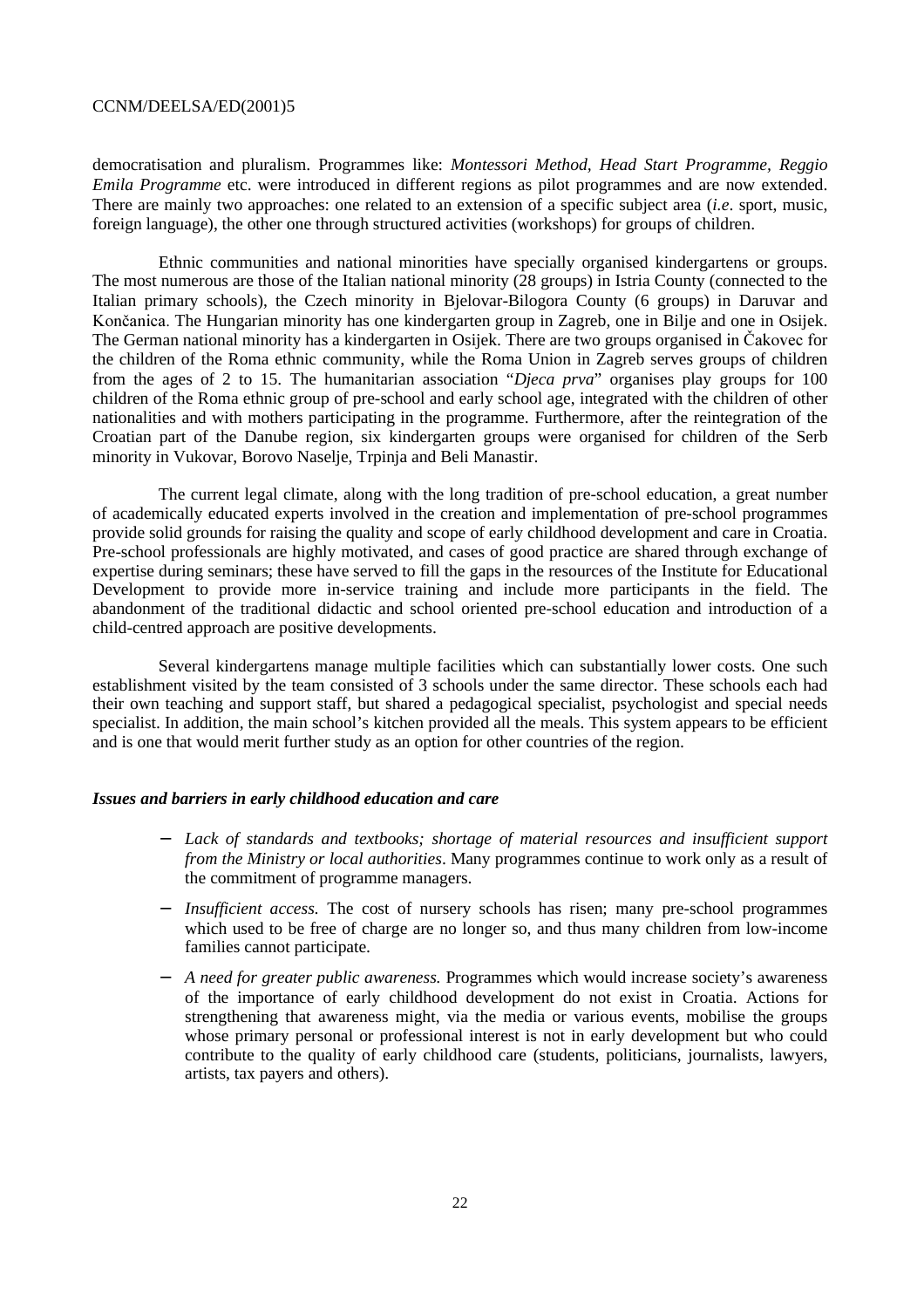#### **Vocational Education and Training**

Vocational education is organised in 3- and 4-year educational programmes. There are also special programmes for under-qualified workers or for students with special needs. A characteristic of the vocational education and training system in Croatia is the existence of a "dual system" of schooling with work placement. The main structure is as follows:

4-year qualification (**A** programmes); 3-year secondary qualification can be for professions in industry and trade (**B** programmes), and in crafts (**C** or **VOB** programmes); 1 to 2 yearqualification (**D** programmes). In addition, there are programmes for children with special needs, handicapped and disabled children (**TES** programmes). All programmes consist of a common general core, a common vocational core (for related specialisations or qualifications), and an optional part closely linked with the choice of specialisation. In some educational areas students can choose optional programmes even within a specific profession.

Four-year vocational programmes provide the opportunity for students to continue education at 2 year and 4-year colleges, while others have to attend an additional year before they can continue their education. Four-year technical programmes are the most popular, and more than 41% of secondary school pupils enrol in these. Industrial and craftsmanship schools are attended by 32.7% of the pupils.

The "dual system" – a 3-year educational programme – was introduced on an experimental basis in 1996 and now exists for 55 trades within the crafts sector. Within the dual system, crafts businesses provide the practical parts of training, while the schools are in charge of general education and vocational theory subjects. The attractiveness of this education path amongst students did not, however, live up to expectations. Employers currently offer more places than there are students willing to fill them.

Vocational schools serve (almost all of the listed) 438 specialisations in 31 vocational areas, from agriculture to services. The curriculum was first published between 1991-1994 and revised 1996-1998; however, a large part of the published programmes is based on programmes written earlier (between 1991 and 1994). It consists of core programmes, common vocational core programmes and an optional part. In the meantime, together with the development of technology, some significant changes in the structure of trade in the Republic of Croatia have taken place. Therefore, there is no longer a need for the majority of the listed specialisations. As in the entire vocational system, the concept of "core competences" is still presented in a subject-by-subject approach, without steering curriculum design towards the development of less subject-specific skills, competences and attitudes. In the absence of appropriate information from the labour market, there is a need to re-think the length and breadth of occupational preparation and the opportunities for students to move from one stream to another or to combine specialisations.

Knowledge and skills acquired in vocational education programmes need a broad theoretical and practical foundation which provides a flexible, adaptable education so that young people can qualify for jobs offered by today's labour market. Youth unemployment (15-25 years of age) is already high (45.5% of those registered unemployed in 1999 fell into the 15-29 age bracket). This rate is expected to rise further if VET is not changed and job prospects deteriorate further. More promising in terms of higher employability of graduates are the broader-based 'technician' occupations provided through the 4-year technical education programmes, as well as the dual training programme where vocational theory and practice form part of an integrated curriculum.

Due to its poor image, it has been difficult, over many years, to recruit teachers and trainers into the VET system; this has resulted in poor selection of teachers. Currently, however, the situation is extremely good due to the surplus of personnel in the economy and the pressure for their employment in schools.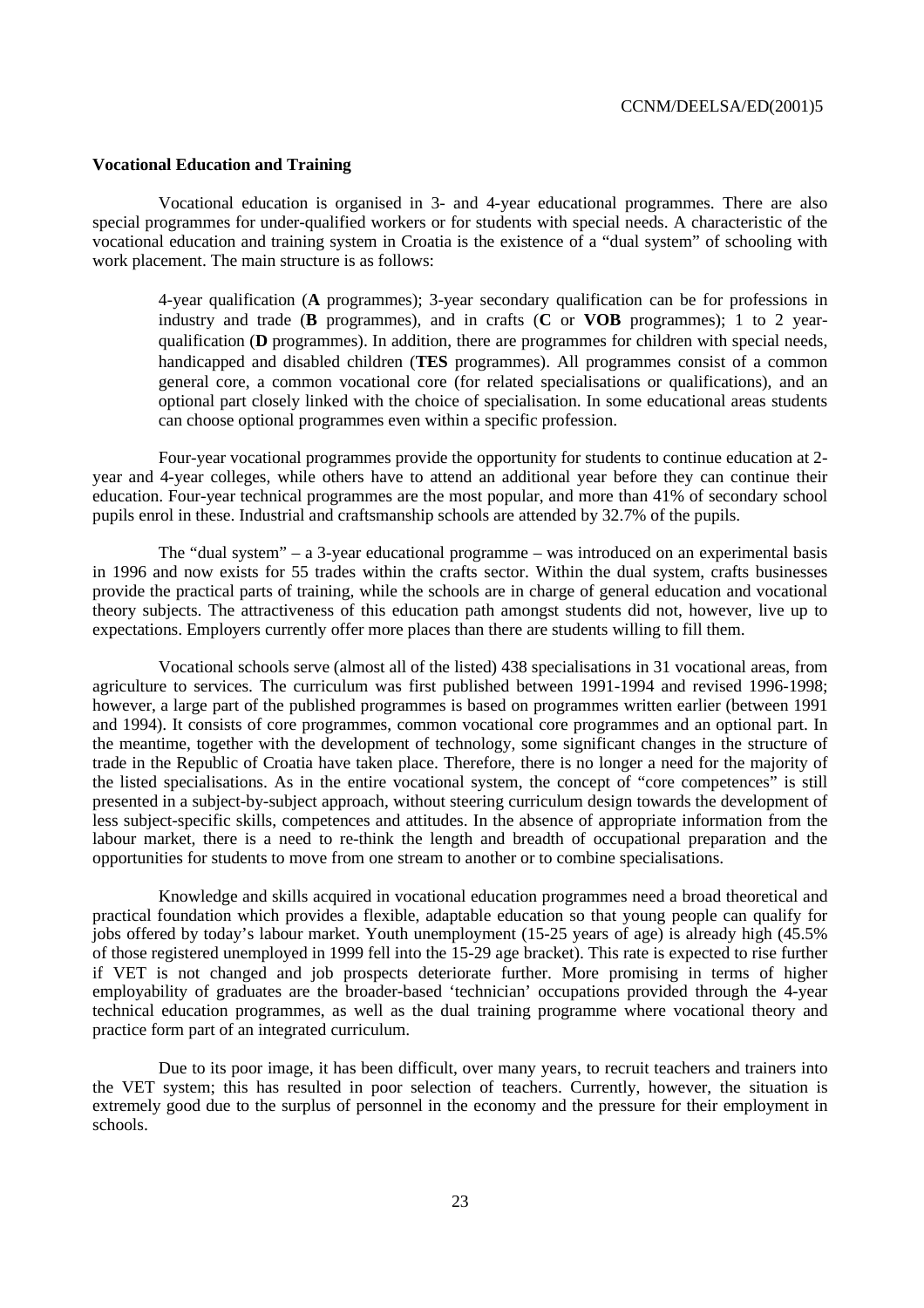There are four different types of teachers in vocational schools; and the differences are significant. Teachers of *general* educational subjects are educated in the universities and highly specialised (as a rule, 4 years of study in one or two subjects). There are more women than men, and they usually teach only one subject. They have, parallel to their subject, read pedagogy at the university. *Vocational* subject *theory* teachers compose a middle group: they have a technical education. *e.g.* as graduate engineers (B. Eng.), and have, as a rule, in the first year after their recruitment at a school, taken additional in-service training courses in pedagogy, psychology, didactics and teaching methods from the university. *Practical* subject teachers are engineers, while *assistant teachers in practical teaching* have completed secondary vocational education and are obliged to pass the examination in psychology, pedagogy, didactics and teaching methods in vocational classes for supplementary education. A large group of instructors/ supervisors in companies have no pedagogical qualifications at all. However, training for practice trainers within the dual training system, especially in connection with the newly introduced curricula, is provided to the fullest extent possible by the Chamber of Crafts.

The rapid restructuring of the Croatian economy, with the decline of large state enterprises following privatisation and the after-effects of the war, have had substantial adverse effects on links between industry and vocational schools. Vocational schools have not adjusted quickly enough to the changes and to the needs of small and medium sized businesses. There must now be a determined attempt to restructure the vocational schools, concentrating on quality (and possibly reducing the number), with a decentralised and far less specialised approach to curriculum, and securing full involvement of industry and commerce in localities.

# *Issues and barriers in VET*

- *Poor relationships at the interface between VET and the economy.* Social partners have little influence on educational policy making; yet vocational schools – more than general schools – must relate closely with their local environment if young school leavers are to find employment.
- − *Lack of structure in teacher training*. For teachers and trainers in both the initial and continuing VET systems, both pre- and in-service training are un-coordinated and inconsistent. Trainee teachers are not exposed to in-company practices and lack the necessary understanding of work processes and new technologies. The poor qualifications of both teachers and practical training instructors in school workshops and companies (with the exception of some trainers in the dual system) are a serious barrier to the development of a revitalised Croatian VET system.
- − *Social partnerships deserve more attention.* The absence of (local) stakeholders from both the development and delivery of vocational education and training must be overcome. Today, links to local enterprises or institutions are, except for the dual system programmes, based on rather informal arrangements. In addition, poor economic conditions, as well as the lack of financial or development support from the MoES, have put constraints on the further expansion of the dual training system.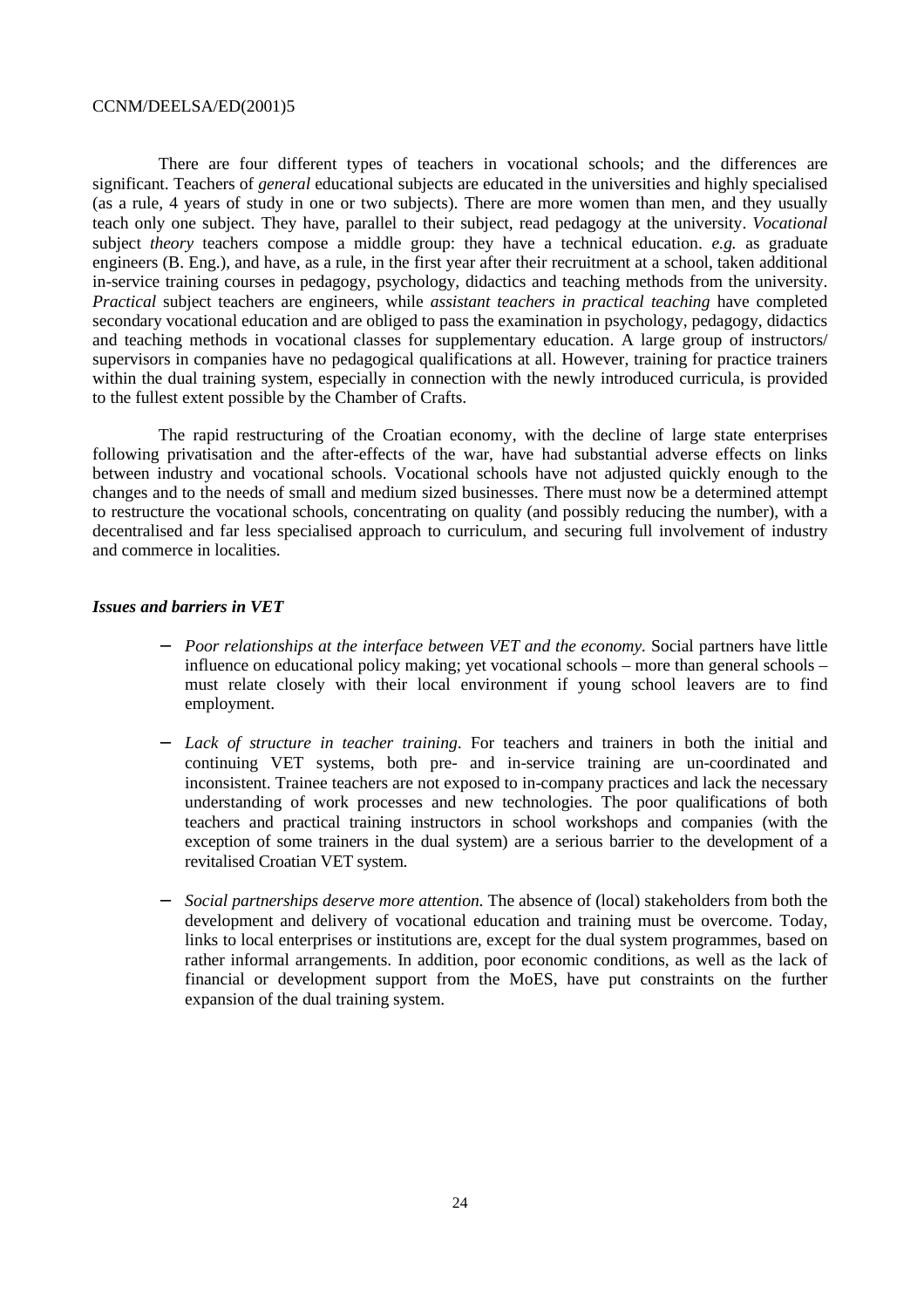|                                                         | Number of programmes |    |              |                |                |                |       |  |  |  |
|---------------------------------------------------------|----------------------|----|--------------|----------------|----------------|----------------|-------|--|--|--|
| <b>Educational field</b>                                | A                    | B  | $\mathsf{C}$ | <b>VOB</b>     | D              | <b>TES</b>     | Total |  |  |  |
| <b>Mechanical engineering</b>                           | 11                   | 15 | 16           | 16             | 1              | 10             | 69    |  |  |  |
| Shipbuilding engineering                                |                      | 4  |              | 3              | 8              |                | 16    |  |  |  |
| Metallurgy                                              | 1                    | 4  | 3            | 3              | 2              |                | 13    |  |  |  |
| Electrotechnics & Electrical<br>engineering             | 10                   | 4  | 4            | 4              | $\overline{2}$ | 1              | 25    |  |  |  |
| Geology, mining, oil                                    | 4                    | 4  |              |                | 4              |                | 12    |  |  |  |
| Economy and trade                                       | 4                    |    |              | 1              |                | 5              | 11    |  |  |  |
| Catering and tourism                                    | 2                    | 4  |              | 2              | 4              | 4              | 16    |  |  |  |
| Agriculture                                             | 3                    | 6  |              |                | 1              | 5              | 15    |  |  |  |
| Food processing                                         |                      | 7  | 4            | 4              |                | 4              | 20    |  |  |  |
| Veterinary                                              |                      |    |              |                |                |                |       |  |  |  |
| Forestry                                                |                      |    |              |                |                |                | 1     |  |  |  |
| Wood processing                                         |                      |    | 8            | 3              | 1              | $\overline{7}$ | 14    |  |  |  |
| Civil engineering, surveying,<br>construction materials | 6                    | 14 | 5            | 4              | 7              | 3              | 39    |  |  |  |
| Road transport                                          |                      | 2  |              |                |                |                | 3     |  |  |  |
| Domestic transport                                      |                      |    |              |                | 1              |                | 2     |  |  |  |
| Marine, river and port                                  | 5                    | 2  |              |                | 3              |                | 10    |  |  |  |
| Postal communications                                   |                      | 1  |              |                |                | 1              | 3     |  |  |  |
| Air transport                                           |                      |    |              |                |                |                |       |  |  |  |
| Rail transport                                          |                      | 7  |              |                |                |                | 14    |  |  |  |
| Chemical technology                                     | 2                    | 4  | 3            |                | $\overline{2}$ |                | 11    |  |  |  |
| Graphics                                                | 6                    | 5  | 12           |                |                | 7              | 30    |  |  |  |
| <b>Textile</b>                                          | 5                    | 7  | 3            | 5              | 1              |                | 28    |  |  |  |
| Leather processing                                      | 2                    |    | 3            | 1              | 2              | 9              | 17    |  |  |  |
| Health                                                  | 7                    |    |              |                | 1              |                | 8     |  |  |  |
| Personal services                                       |                      |    | 3            | 4              |                |                | 7     |  |  |  |
| Other services                                          |                      |    | 7            | 6              | 3              | 5              | 21    |  |  |  |
| Optics and glass processing                             |                      |    | 2            | $\overline{2}$ | 1              |                | 6     |  |  |  |
| Internal affairs and protection                         |                      |    |              |                |                |                | 8     |  |  |  |
| Total                                                   | 88                   | 93 | 73           | 58             | 48             | 68             | 428   |  |  |  |

# Table 6. **Vocational educational fields and number of programmes at the beginning of the academic year 1998/99**

Source: "Where, how, why secondary vocational school?" Ministry of Education and Sports, Zagreb, 1998.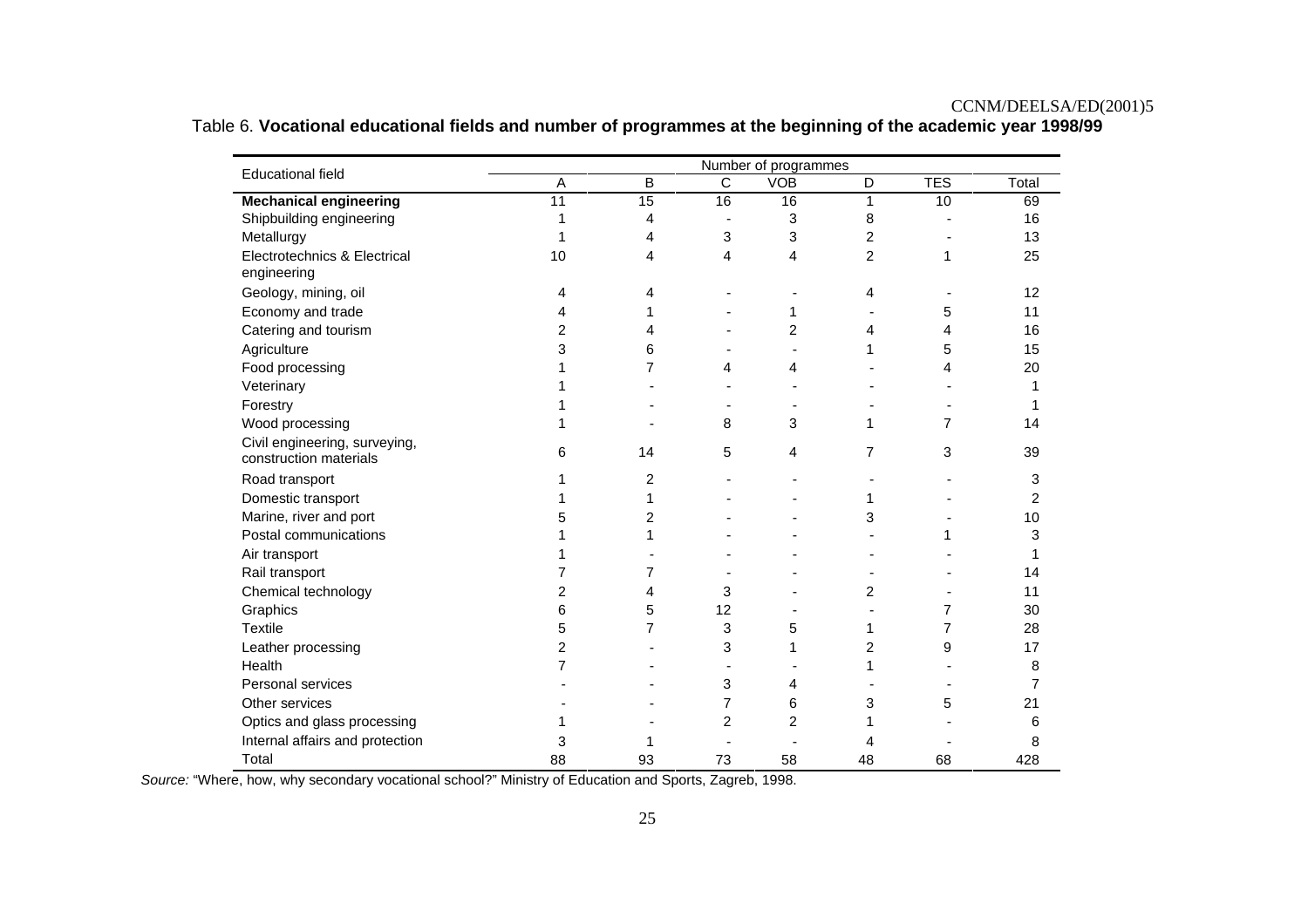− *Lack of social esteem for the value of VET education*. Attendance at and completion of vocational education can be perceived as resulting in second-rate and lower qualifications. Students are channelled early into this type of education, but many parents and students see it as a "second choice" for those who "fail" to enter general secondary education. Nor is the system well matched with the demands of Croatia's new labour market: youth unemployment is very high, and many youngsters are unable to find work in their (often out-dated) specialised field.

# **Higher Education**

This sector of the system is the responsibility of the MoST. At the national level, important policy matters are also discussed at the National Council for Higher Education (NCHE) that comprises representatives of the Higher Education Institutions (HEIs), the MoST and other state institutions. There appears to be little or no contact on strategy between the two ministries. At the institutional level, a working group already functions but the effects on the system have yet to be seen. HEIs are nominally autonomous since the control function belongs to the MoST. Staff is appointed by the MoST, and the financial resources for each university faculty come directly from the MoST. Therefore, true institutional autonomy is a questionable issue, and modern management practices are lacking. As a result, a university encounters many constraints in pursuing its own policy. (In Croatia, the Higher Education system suffers from centralised management, although in some other countries HE was the pioneer in decentralisation.)

It is generally accepted that the Higher Education Act of 1994 did not provide a balanced framework for reforms in the system. Many aspects are hardly mentioned in the policy documents (*e.g.* continuing education, post-secondary education, lifelong learning). New legislation proposed by the MoST is currently under consideration. The new document envisions serious changes in a number of important areas, such as the autonomy of HEIs, the introduction of an improved quality assurance system, more effective internal management, new procedures for the development of academic programmes and curricula, introduction of financing linked to performance criteria, and other features. The draft Law provides for a much-reduced role of the state in the management of HEIs as well as in academic matters. The legislation underlines also a strong role of market forces in the funding of HEIs and their overall operation. The management of the HEIs, as well as academia in general, are opposed to a number of the provisions in the proposed legislation.

The funding mechanisms in the higher education system are quite centralised and ineffective. The faculties of universities are financed directly from the MoST. The central university management does not possess the financial leverage to influence the activities of faculties. Moreover, the funding mechanisms tend to be bureaucratic because the budget is not provided as a lump sum, and separate applications to the Ministry are made for financing individual activities. In the proposed new legislation, the funding mechanisms are much simplified and involve transfers of lump sums to the central university management.

The higher education system of Croatia comprises 4 universities and 16 polytechnics (colleges). The University of Zagreb is the biggest in the country with 32 faculties and over 60 000 students. However, the concept of 'higher professional schools' (*visoke strucne škole*), introduced as a parallel system to the universities in 1998, is not clearly understood by parents and students and should be analysed more carefully in the forthcoming years as an alternative tertiary education option. There is a considerable degree of "federalism" in Croatian universities with far reaching independence in financing and academic matters of the faculties, which are independent legal subjects. The Higher Education Act of 1994 introduced also the Master's degree in university studies.

The establishment of non-university higher education studies in 1998, and three levels of degrees into university studies, have been very positive developments. The flexibility of the system to respond to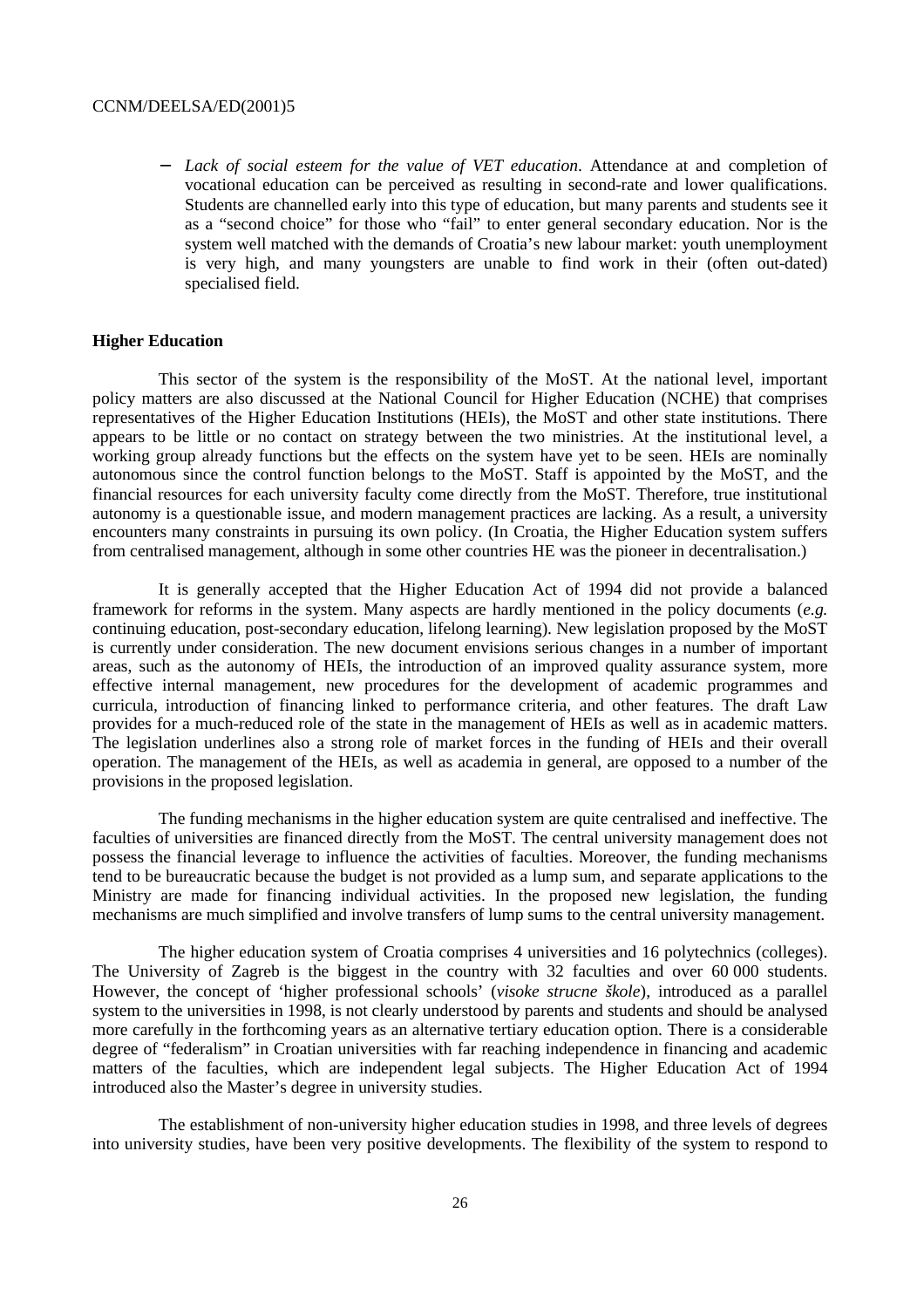the needs of people and also to market demands has been much improved. At present, there are no private universities in Croatia though the current legislation provides for the establishment of non-state universities and colleges. In recent years the National Council for Higher Education turned down several proposals, but four private colleges have been founded. Under the proposed new legislation, a more liberal procedure for establishing private HEIs is envisaged.

The number of academic staff in Croatian HEIs is 7 563 (5 871 in universities and 1 692 in other HEIs). The student/teacher ratio in universities is 12:1 and in state colleges 16:1. The respective ratio in private colleges is 7.2:1. Under legislative provisions, academic staff are appointed on 5-year contracts. Following an evaluation procedure and re-election in faculties, the contracts can be renewed. The renewal of contracts is based on assessment of teaching and research activities. In spite of these provisions, no lecturer has to date been relieved of his position on the basis of the evaluation results. Because of the economic pressures in recent years, many academics have accepted additional lecturing work, mostly in other HEIs. With so many lecturing duties, the time left for concentrated research activities is quite limited and funding of research activities of academic staff in HEIs is also very limited. The MoST awards grants on a competitive basis, but in financial term these grants are so small that the researchers are not very interested in applying. Therefore it is inevitable that the quality of both teaching and research has suffered.

The educational content of academic programmes in Croatian HEIs has been thoroughly updated during the past decade. The changes have been most comprehensive in the social sciences and humanities. Diversification of higher education is an important feature of the reforms in the sector, and college-level education has been introduced as well as the three-degree levels in universities. New curricula have been developed for the non-university higher education sector, as well as for most university studies. Some universities have also introduced college-level studies. With these developments, the issues of quality assurance for the different levels of education have become a priority.

During the 1990s the proportion of secondary school leavers who continued on to tertiary education increased by more than 35%. Still, about one-third of general secondary school leavers do not continue on to higher education. Candidates have to fulfil general requirements *and* to pass an entrance examination, organised by the higher education institutions or faculties themselves. The procedure is highly selective, but even so almost one-third  $(31.3%)$  of the relevant age cohort enrolled in university or non-university programmes in the academic year 1999/2000. The majority of these (73%) study at one of the four state universities. Admission to HEIs is based on the results of entrance examinations plus, with less weight, the secondary school diploma. The introduction of a national Matura examination to replace the entrance examinations is currently being discussed. However, a coherent policy on the issue has not yet been adopted and HEIs are, in general, opposed to admission based solely on the results of national examinations. This is partly because they fear their autonomy in selection will be curtailed – but also partly because there is now a flourishing (and lucrative) private tutoring system preparing secondary school students for university entrance examinations.

There are two categories of students in Croatian HEIs: students whose expenses are covered by the state, and students who pay tuition fees. The typical fees range from USD 250 to USD 1 000 per academic year for different fields of studies. Currently about 40% of students pay for their studies. The income from tuition fees forms a substantial part of the budgets of HEIs. (Approximately 50% of the annual budget of the University of Zagreb comes from this source.)

# *Issues and barriers in higher education*

− *The co-ordination between MoES and MoST,* formally separated several years ago, is not always at an adequate level. A number of outstanding issues would benefit from coherent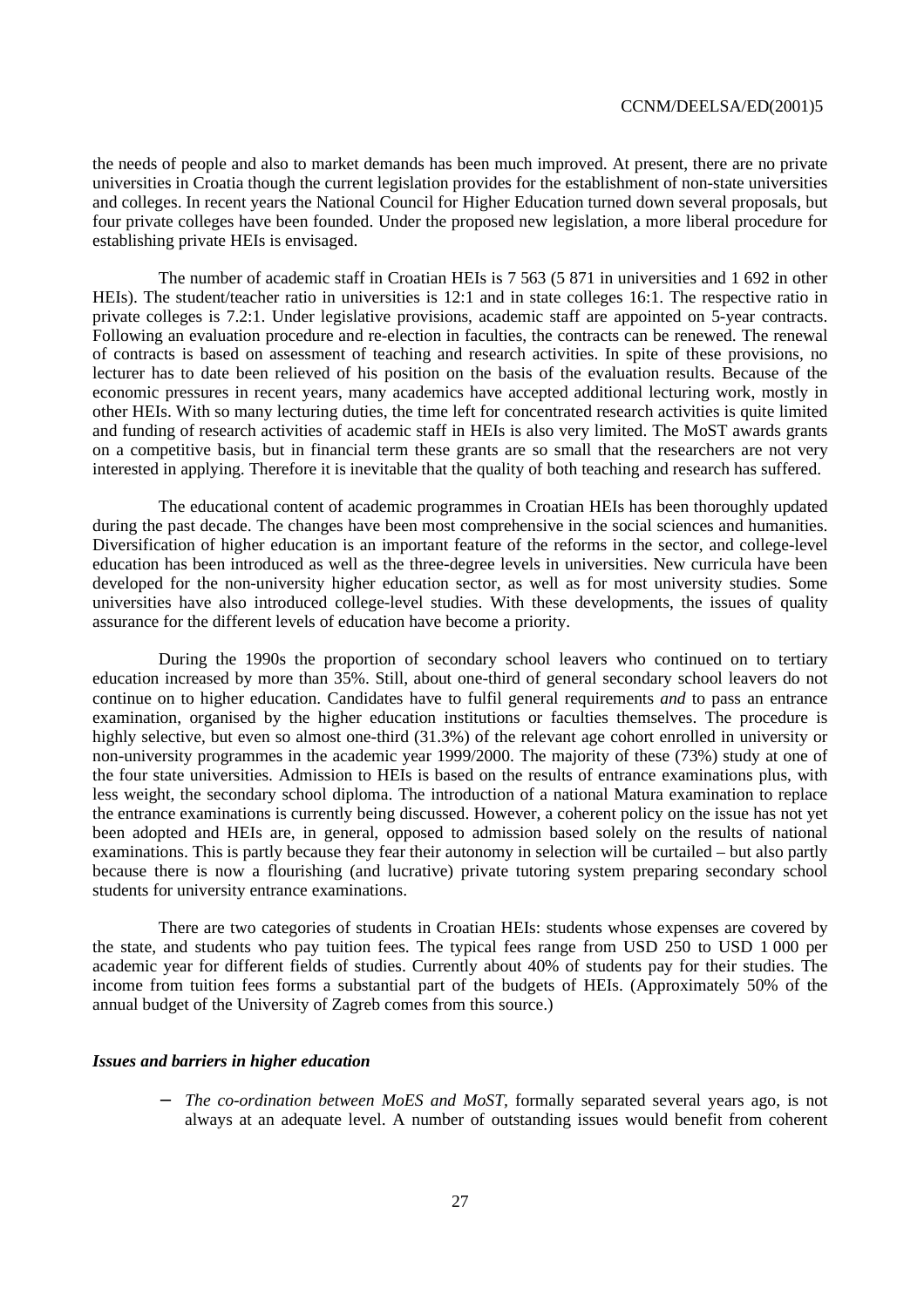policies at the national level, for example joint development of new curricula, pre-service and in-service teacher training, admission to higher education, and other issues*.*

- *The internal management structure of HEIs,* with highly independent faculties, is a serious barrier to the development of clear positions of the whole sector with regard to important developments of the system: new legislation, changes in the funding mechanisms, etc.
- *The issue of centralisation is important in two other areas.* One is higher education where, although the institutions are nominally autonomous, control lies very much with the MoST. It appoints staff and provides finance to individual faculties rather than to the university itself. It is, therefore, difficult for the university (as a whole, rather than as a conglomeration of independent faculties) to pursue coherent institutional policies. The proposed legislation may alleviate these problems, especially the funding issue, as well as providing for an improved quality assurance system.
- − *Under the current centralised system of financing, university management does not have powers to implement coherent institutional policies*. In effect, the central university management – the Rector and the Academic Senate – has little influence on the overall development of the university as a healthy and thriving institution. There are many examples of overlap of departments in different faculties. The current organisational structure also imposes barriers to interdisciplinary studies.
- *There is an over-emphasis on the introduction of "market" mechanisms in the higher education system.* Market needs and demands should, certainly, influence the number of students in different fields, the level of education obtained, and the skills and competences acquired. However, the overall funding of HEIs should depend on criteria such as quality of education, achievements in research, diversity of educational services offered, and other factors, rather than trying to respond to an ever-fluctuating "market" of popular or less popular disciplines at any given time.

# **Recommendations**

## *Recommendations: Policy and management*

The Government should define *a strategic vision* of education, based on a consistent approach to the reform which can allow the definition of further policy objectives. Opportunity costs of alternative policies and actions are needed.

- − *At the central level, the players (ministries) should prioritise their reform actions*. The most urgent needs are: to set up a national assessment institution at the pre-tertiary level; to restructure (secondary) vocational education; and to clearly define the institutional autonomy at the tertiary level. Overall, there is an urgent need to strengthen the central government's role in setting policies and priorities, while reducing its involvement in "managing" detailed processes and regulations at lower levels.
- − *The issue of decentralisation should be addressed as an instrument used to achieve certain goals.* Some functions of the system should remain or set up at the central level (i.e. quality control and setting of standards of knowledge or competencies) while many others need to be steadily transferred to the local level (e.g. school management and curriculum development).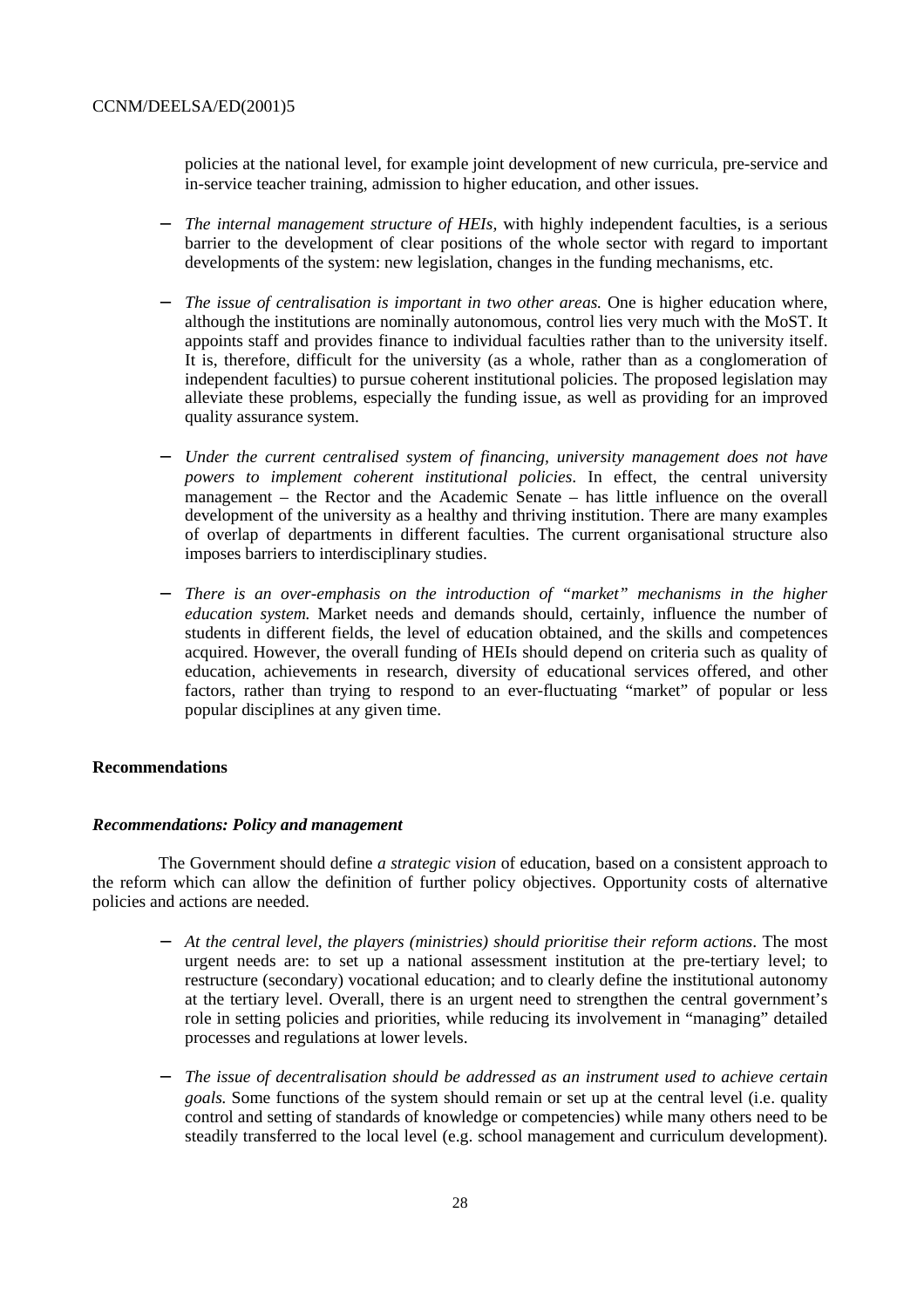There is a need to increase the authority of local government and school directors in management of service delivery.

- − *Both the Ministry of Education and the Ministry of Science and Technology should use detailed data analyses* to design its policy and for operational decisions. Policy and decisionmaking that are not based on real data and feedback from the system may be detrimental. Information systems need to be put in place within the education system and beyond, which will allow effective planning and delivery of desired objectives.
- − *The country will need to call for external assistance, as there are many areas in which local resources are insufficient or missing*. There should be stronger coherence between the various projects and programmes already developed, and those that will receive external assistance in the future.
- − *There should be a consistent approach across all government departments* to reform in the education system, covering not only schools but also higher education, post-secondary education, continuing education and lifelong learning.
- − *The Government should produce a document building on work already in hand setting out the vision of the future of education* in Croatia and how it relates to the future of the economy and society, and, following that, an "action list" of next steps in the short and medium term. This document should follow extensive consultation and public discussion of the kind that took place about reform of the school system.
- − *There should be a clear definition in legislation of the respective responsibilities of the Government* and localities in the context of decentralisation, and of the social partners and other stakeholders at the different levels. There must be clear agreement about this allocation of responsibilities at all levels. It could be useful to conduct a review of the roles and responsibilities of central, regional and local authorities for policy development, provision and financing of education.
- − *The proposed legislation on higher education should strengthen the autonomy of both the institutions and the universities*, as distinct from the faculties, through amendment of the financing and control mechanisms. It should put in place effective monitoring and quality control systems and measures to guarantee accountability.
- − *The capacity-building requirements of the various partners should be identified*, and ways found to improve the ability of those at the centre and in the regions to undertake their responsibilities. This is an area where international expertise and donor funding could be effectively deployed*.*

### *Recommendations: Curriculum, standards and assessment*

− *The principles behind centralised curriculum design should be the production of a framework and subsidiaries.* The centre should be responsible for the process of curriculum design on different administrative levels; for the collection and dissemination of curriculum-related information; for understanding the needs of societal development, and translating those that are retained into educational policies. At present, the most important basic and new skills could include: languages, computer-use, communication skills, problem solving capacity, teamwork and project orientation.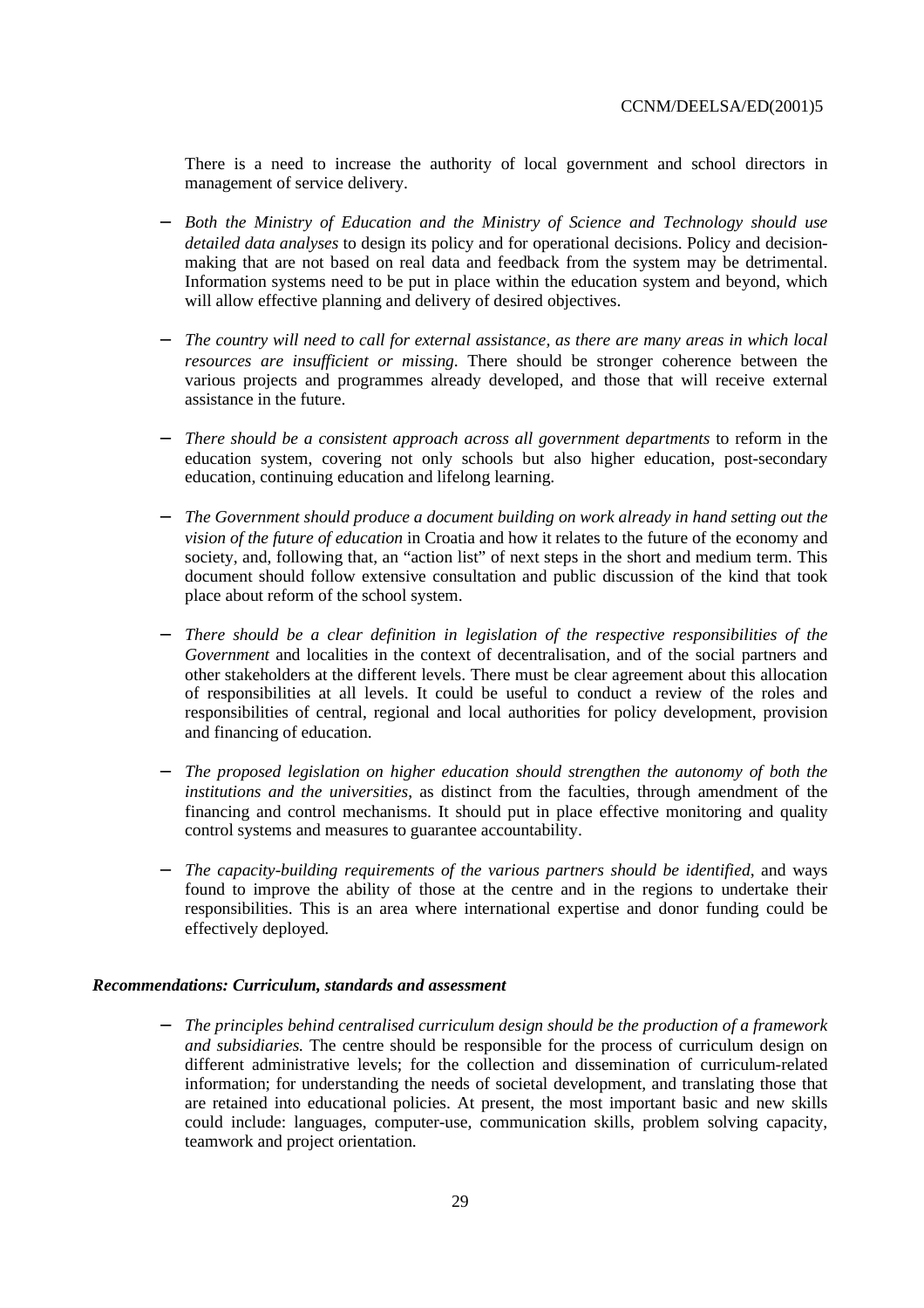- − *An Advisory Group should be established to set the framework for the core curriculum*, and new examinations linked to curriculum standards. This Group should also agree upon the objectives for a core curriculum that promotes skills and facilitates active learning. Textbooks and instructional materials should be revised and adapted to reflect the requirements and standards of the core curriculum. Teacher training policies and practices should also be adjusted, to reflect the core curriculum and assessment standards, and school units should have more authority to adapt the core curriculum and teaching programmes to local needs.
- − *Assessment standards (in terms of standards-linked learning outcomes) are urgently needed*. The quality control function should be transferred where it belongs: *i.e*. at the central level. A national Quality Monitoring and Assessment Board should be established to be responsible for evaluation of student, teacher, school and regional performances. Its aim would be to define policy in the field of evaluation, to set standards and to organise regular monitoring and assessment activities. It would also develop the general framework for the introduction of standard examinations at the end of compulsory and secondary education, in collaboration with the universities*.*

### *Recommendations: Financing*

- − *New proposals for a per-capita funding formula should be developed*. A new budgetary allocation mechanism based on number of students (weighted as necessary for special characteristics of a school or institution) and allocated through block grants should be piloted at the regional level.
- − *A new framework for diversifying financing sources should be set up*, including incentives for private participation in funding education. This could include user fees in tertiary education and training, with scholarships schemes for poorer students.
- − *The current geographical allocation of public education spending* should be addressed through formulae that will compensate for inequities. The new allocation models will have to increase available resources and allocate public funds more efficiently as well as more equitably.

# *Recommendations: Teachers*

- − *An institutional framework is needed for teacher training.* The MoES will need to set up regional centres for professional development. The process should be decentralised, and enlarged by participation of semi-independent or non-governmental training providers. One of the options could be to organise distance in-service training for teachers. Other areas should be addressed through training programmes, some of them very important for school principals (*e.g*. education management, school administration, financing).
- − *The existing pre-service teacher training system should be restructured* to avoid differences in the status of class and subject teachers, and to enhance the acquisition of modern teaching skills. Teaching skills training should be made available to all future teachers, irrespective of the educational institution from which they graduate. Most importantly, there should be adequate facilities for school and classroom practice: sufficient time, well trained mentors, and proper guidance and feedback. The reform architects may wish to look at neighbouring countries that have recently restructured their teacher training systems*.*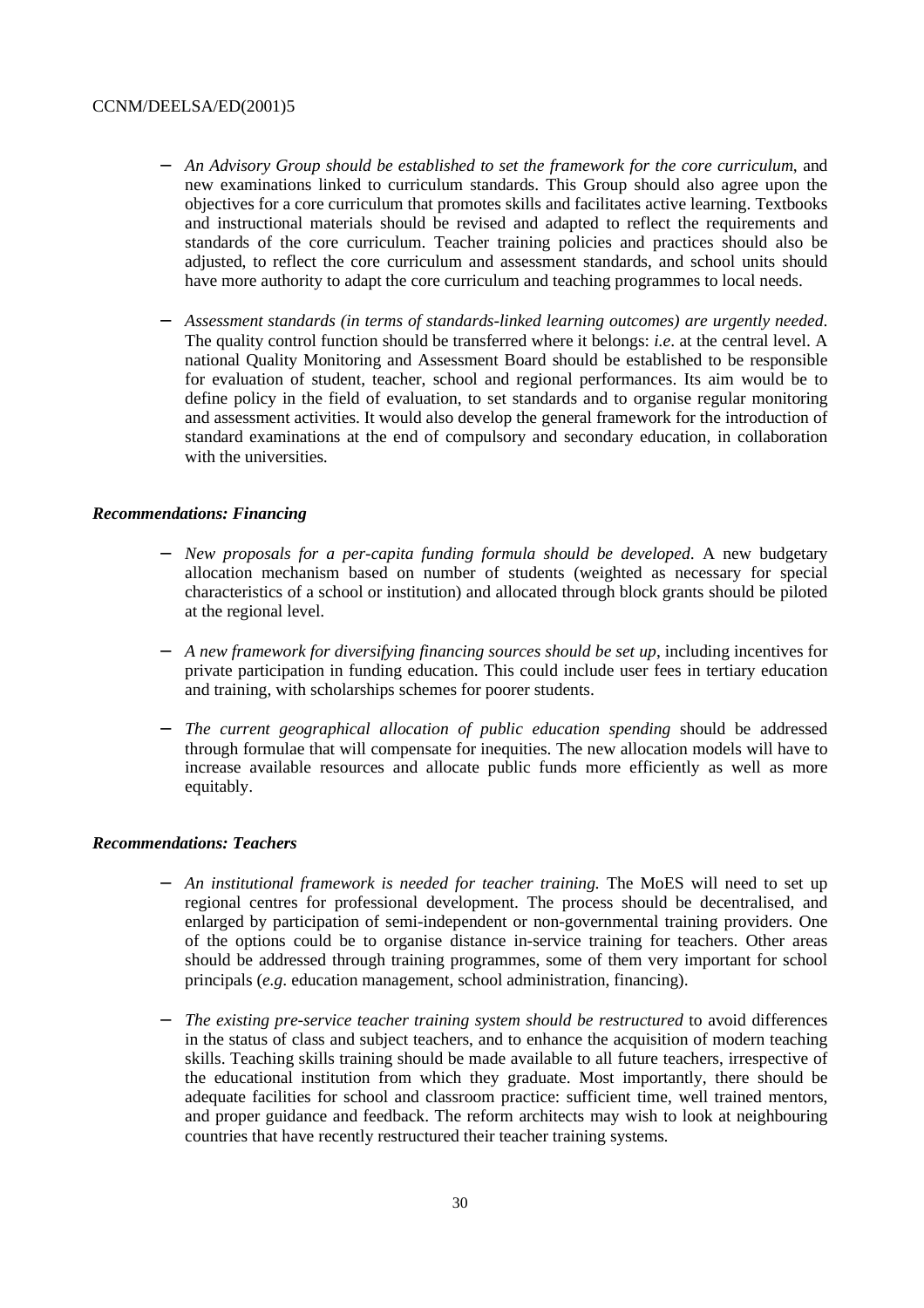- − *A consistent in-service teacher training system should be put in place*. It should be based on a thorough needs analysis, and, in addition to resources available under the previous system, extra funding should be allocated. We recommend that funding go to the schools themselves; that schools be encouraged to arrange for whole-school, school-based training rather than sending staff to seminars; and that – instead of one single provider – schools should be able to choose from a number of providers, if necessary based on a list of high quality "approved" providers compiled by the MoES. The state should set goals and targets for training, and define objectives for key cohorts of trainees. These goals can be defined in a dialogue between the policy-making state organisations, relevant NGOs, and the broader professional community. Providers can then compete to develop courses relevant to the goals and objectives set.
- *Training head teachers is exceedingly important for the success of the reform.* The scope of competencies they require is changing dramatically as the system decentralises. Once relevant in-service training becomes available, merit-based selection of new head teachers would become a reality. In order to achieve site-based changes, school managers should be trained together with their teams, and school-based project implementation should be seen as an integral part and an ultimate success indicator of the training scheme.
- − *Professionalism and prestige of the teaching profession must be improved* in order to attract a new generation of qualified teachers. A differentiated scale of salaries with clearly defined grades should be introduced, to provide career incentives and accountability in the system. Appraisal criteria should be defined in a dialogue between teachers and their employers, and should be performance-based, fair, easy to interpret, and aimed at the improvement of student learning (not merely the improvement of teaching techniques). The qualifications required to move up the scale should become available through the new in-service training system, which will become competence-based, rather than knowledge-based.

# *Recommendations: Early childhood education*

- − *Greater attention must be paid to early childhood development*, because the number of families with both parents working and the number of single-parent families is rising. Kindergarten capacity should be increased urgently, so that more children can not only participate in some type of pre-school programme, but also have more choice in the kind of programme (*i.e*. duration, time, place and purpose) that suits them and their families best. In this respect, incentives (*e.g*. tax benefits) need to be found to stimulate private investment in both public and private pre-school education.
- − *The success of any early development programme depends on the active involvement of parents.* It is, therefore, important to ensure the development of partnerships between kindergartens, families and the local community. The competence and confidence of parents need to be strengthened, in order to raise the quality of early childhood development through joint programmes for children and parents. These programmes should aim to strengthen the parents' sensitivity to the characteristics of early childhood and increase their active participation in their child's development.
- − *As pre-school education is not compulsory*, and children will therefore attend for differing periods of time (from one to four years), it is impossible for them to achieve the same results. Pre-school programmes should therefore be individualised as much as possible. In order to create a network of pre-school programmes attempting to satisfy the developmental needs of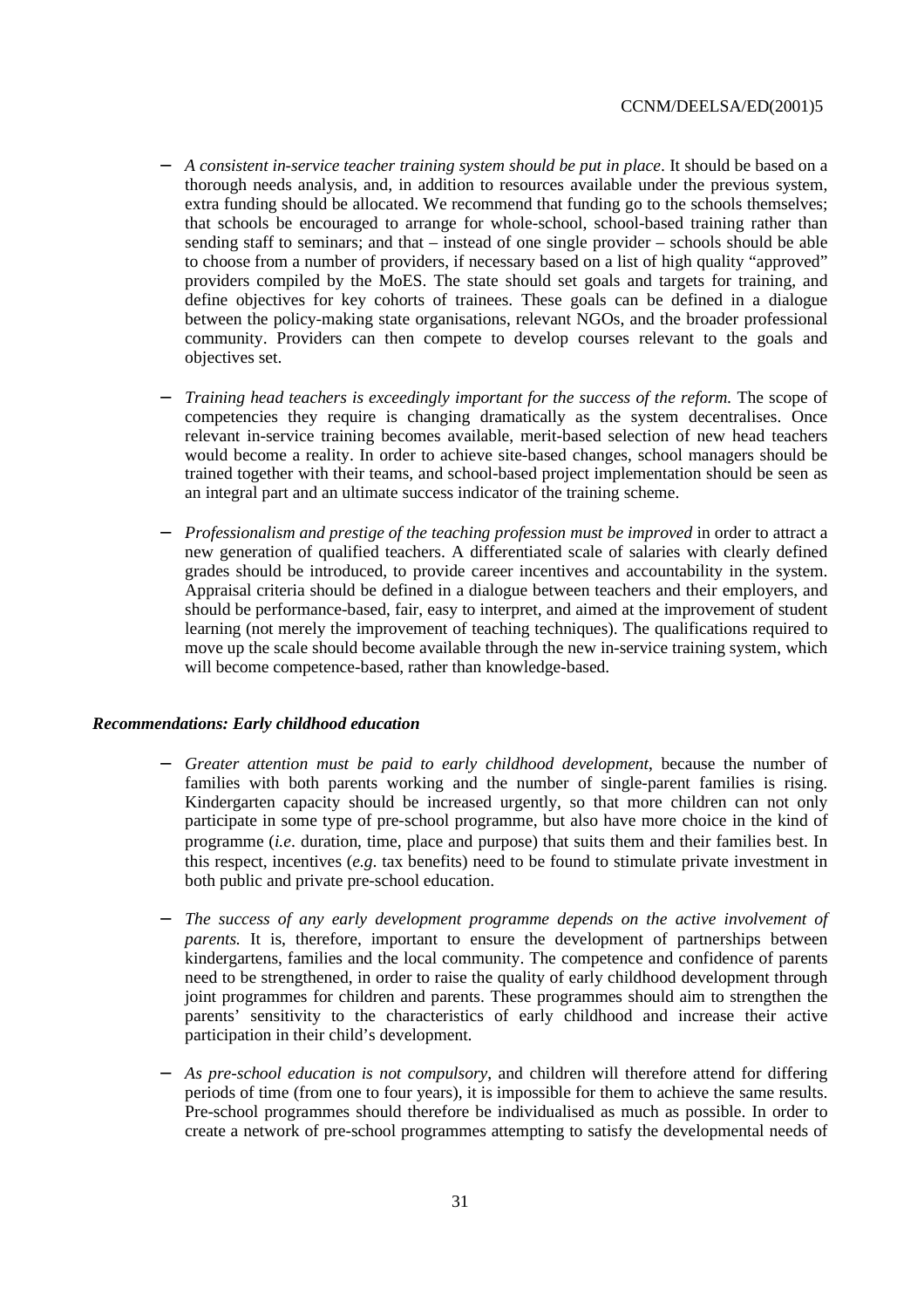children, the co-operation of state and social institutions, government and non-governmental organisations, public and private institutions, and the family, is necessary.

- − *Family centres can serve to meet this need*. These should not be "market-based", but should depend on social and community needs and priorities. Trained volunteers could help. Family centres could play a major role in integrating the numerous programmes designed for children and their parents, as well as detect, recognise and satisfy local needs for childcare and stimulate early childhood development.
- − *Local communities need to be mobilised to promote the quality of early childhood education*. Social awareness of the importance of early childhood development needs to be strengthened, along with knowledge about the decisive role adults play in the child's development. Such awareness could be accomplished through the co-operation of the media and the publication of leaflets and posters.
- − *Procedures need to be developed to monitor individual abilities* (such as the verbal, cognitive and emotional status) of children against their chronological age, especially during the proposed compulsory (by the year 2010) year of pre-school for all 5-6 year olds. Careful monitoring of "school-readiness" should help children adapt more smoothly to the first grade of primary school. It will also help identify, as early as possible, learning difficulties or social or behavioural problems that could hamper a child's school success.

# *Recommendations: Vocational education*

- − *The creation of effective and competent partnerships at all levels* will be particularly important to help vocational education and training reform. Structured labour market information will contribute to assessing the effectiveness of the current system, and help vocational education planners to respond.
- − *Modern production concepts and types of work organisation require broadly skilled and highly competent people* who are able to take initiative, act in a self-guided way and continuously upgrade their knowledge and skills. The modern approach to vocational education and training implies a broad and comprehensive occupational preparation, where – besides technical and technological skills – emphasis is put on the development of key social and methodological competences.
- − *Three perspectives may guide the overhaul of the national system of vocational qualifications*, curricula, assessment and certification in Croatia, which include lifelong learning, integration of work and learning, *and* entrepreneurship*.*
- − *Curriculum reform needs a number of adequately resourced central support institutions* in Croatia. These include structures for organising social dialogue, analysing skill requirements of the labour market, reviewing and registering qualification standards, approving curricula, setting and administering examinations, and providing various kinds of training.
- − *With a view to both capitalising on existing experience and increasing ownership*, teachers need to be systematically involved in the design of reforms and related action plans. Largescale awareness-raising and guided learning processes (mentoring) of local actors will be needed to develop sustainable national solutions and implement them effectively.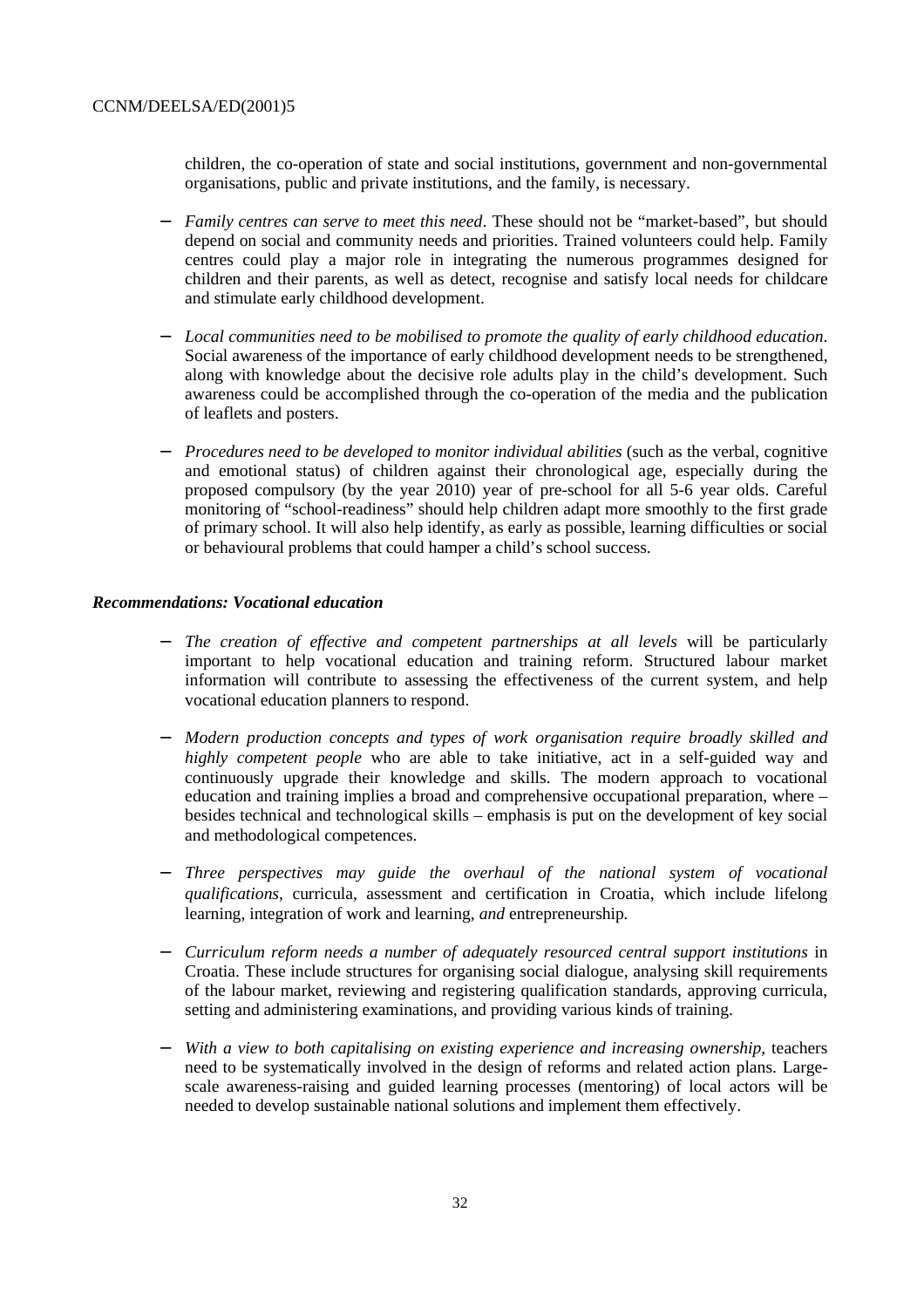- − *An overhaul of the pre-service teachers' and trainers' training systems* based on the creation of a holistic vocational pedagogy system at university level. Likewise, the necessary inservice training infrastructure (facilities, programmes and staff) in VET has to be built up and cascading training efforts be undertaken to trigger off and underpin the reform process.
- Special emphasis in the training of teachers and trainers in VET has to be laid on, among others, work process knowledge and technical/technological skills, practical techniques of curriculum development in response to labour market change, state-of-the-art presentation skills, techniques of supporting the learner, the design and use of new learning aids and equipment, as well as coaching/mentoring during daily teaching practice (for teacher mentors).
- − *School managers need technical training in financial planning and management*, democratic leadership, concepts to promote pedagogical innovation and monitor quality at school, regional networking, as well as project design, selection, contracting, monitoring and evaluation.

# *Recommendations: Higher education*

- *The autonomy of HEIs needs to be strengthened* through changes in legislation. The state, however, should preserve its capacity to oversee the efficiency of public spending in the system, the quality of education and research, and to hold the HEIs publicly accountable for the quality of services they provide.
- − *The envisaged changes in funding mechanisms for HEIs should be supported*. International experience shows that the transfer of lump sums to the central university management, rather than to faculties, contributes to more efficient operations. Balanced internal funding procedures should be developed to account for the autonomy of individual faculties, and – overall – for efficient spending.
- − *A national agency for evaluation and accreditation has been adopted* in many countries as an effective way to hold HEIs publicly accountable for their activities, especially for the quality of teaching and research. Internal quality assessment and assurance systems within HEIs can be stipulated in the new legislation, and in the statutes of HEIs.
- − *The proposals for broad introduction of 'market mechanisms' in the higher education system* may be counter-productive at present. Introducing tuition fees for all students may have negative effects on important issues, such as equity of access to higher education; balanced funding of different fields of studies to reflect longer-term needs of the country, as well as on the overall harmonic development of the HEIs themselves.
- − *A student loan system, envisaged in the proposed higher education legislation*, should be introduced gradually with intermediate assessment of results. The student stipends remain essential for socially and economically disadvantaged families, and might be preserved for some categories of students.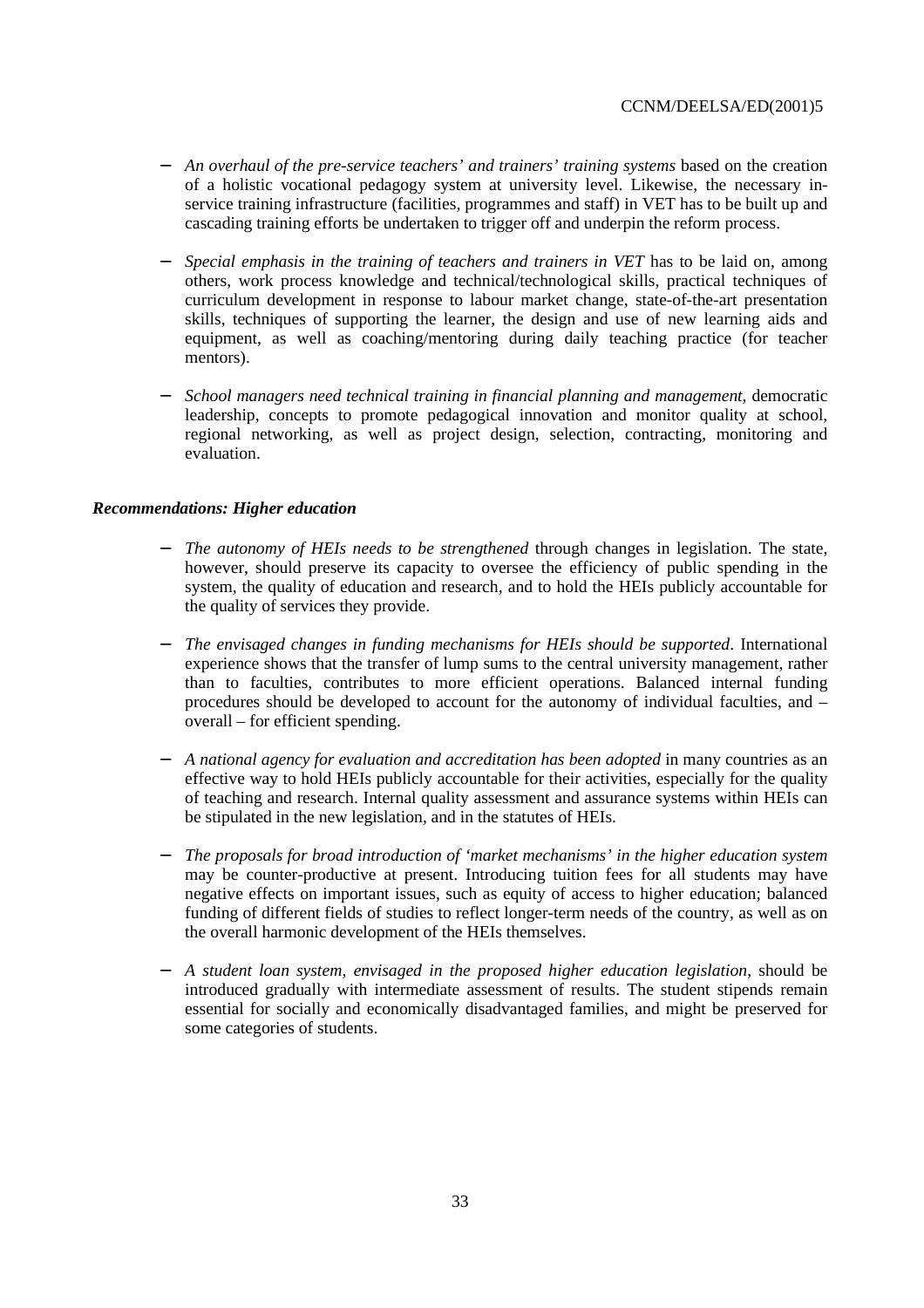

Figure 1. **Education System in Croatia**

*Source:* Ministry for Education and Sports.